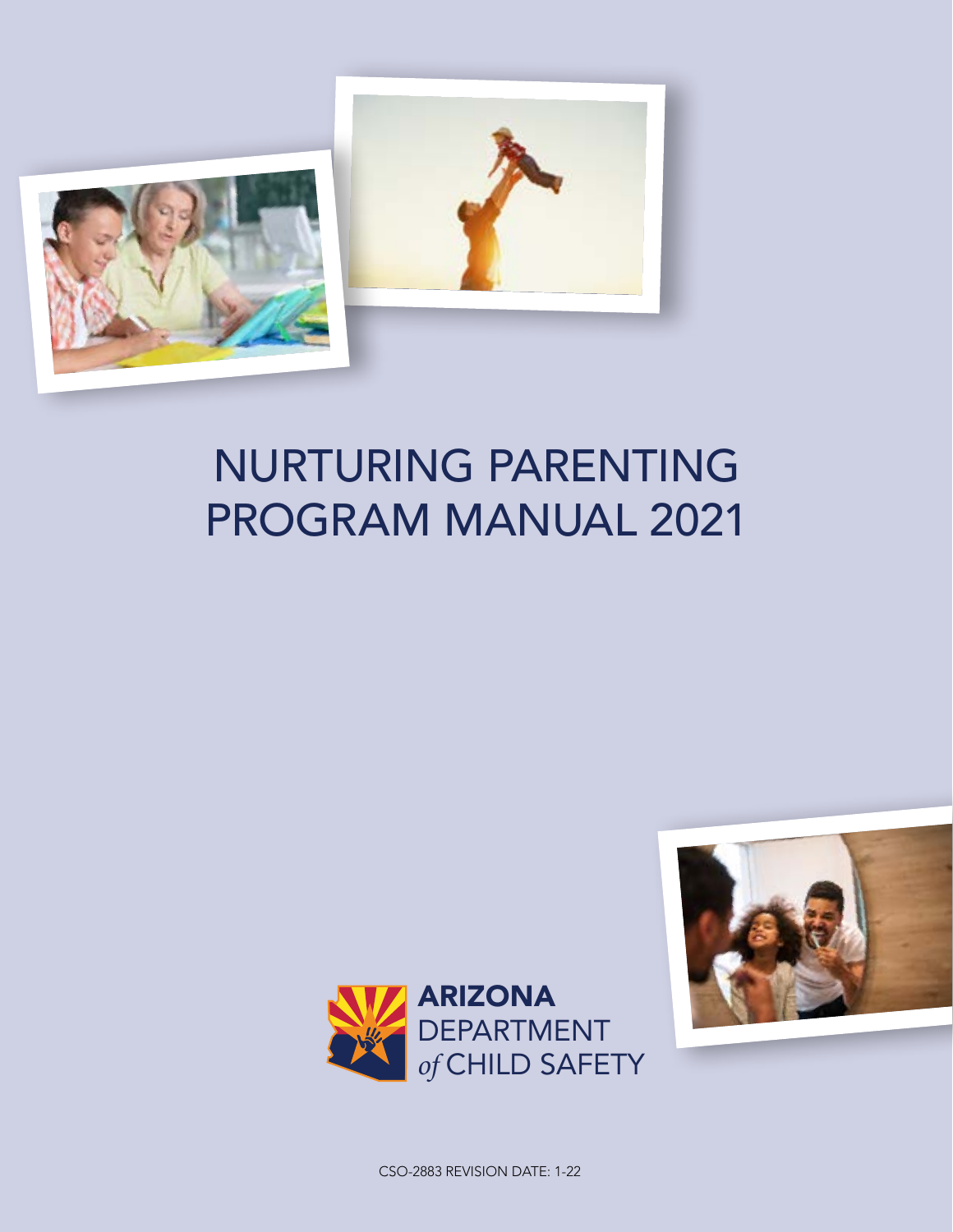# **TABLE OF CONTENTS**

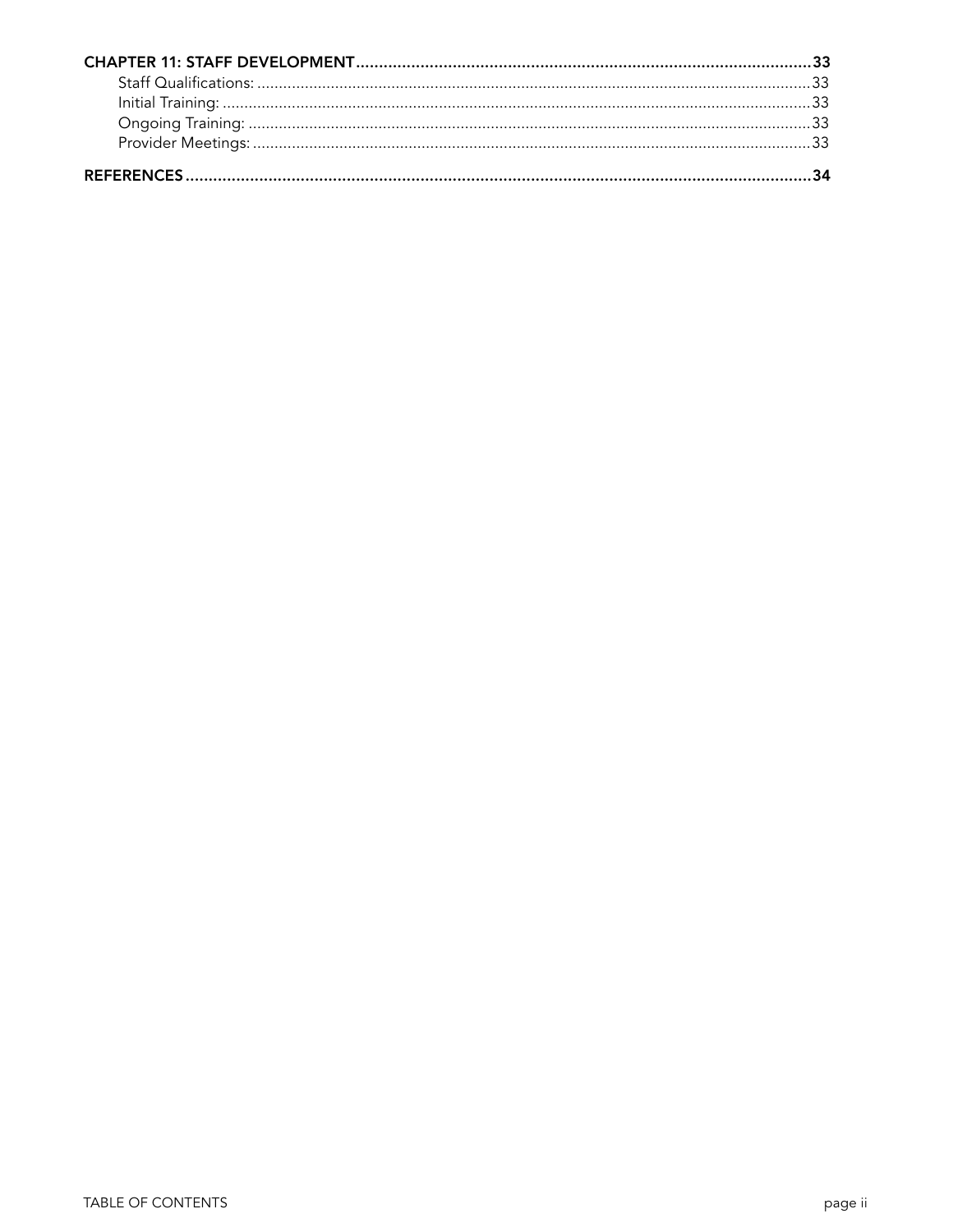# <span id="page-3-0"></span>CHAPTER 1: INTRODUCTION

The purpose of this Intervention Manual is to provide clear direction about the Nurturing Parenting Program (NPP) practice, process, and components. The manual serves as the definitive source of information on the principles, components, processes, and expectations of Arizona NPP practice. This manual was created from the original Nurturing Parenting Programs Program Implementation Manual and Resource Guide (Bavolek, S & Kaplan, F., 2007) to update literature and integrate Arizona policies, procedures, and programs in Arizona.

Nurturing Parenting Program is an evidence and curriculum-based parenting skills education and coaching program. The goals of the NP program is to improve parents' nurturing in each of the following five parenting constructs:

- **Expectations of Children**
- Parental Empathy towards Children's Needs
- Non-violent Discipline
- Parent-Child Family Roles
- Children's Power and Independence

The essential components of Arizona's Nurturing Parenting Program are: (1) eligibility and referrals, (2) outreach and engagement, (3) assessment, including the use of standardized assessment instruments and tools, (4) Family Nurturing Plan with behavioral goals and Family Nurturing Journal, (5) Parenting Sessions including parent support, observations, debriefing sessions and home practice activities, (6) reassessment of services, and (7) service closure.

Nurturing Parenting Program is an evidence and curriculum-based parenting skills education and coaching program.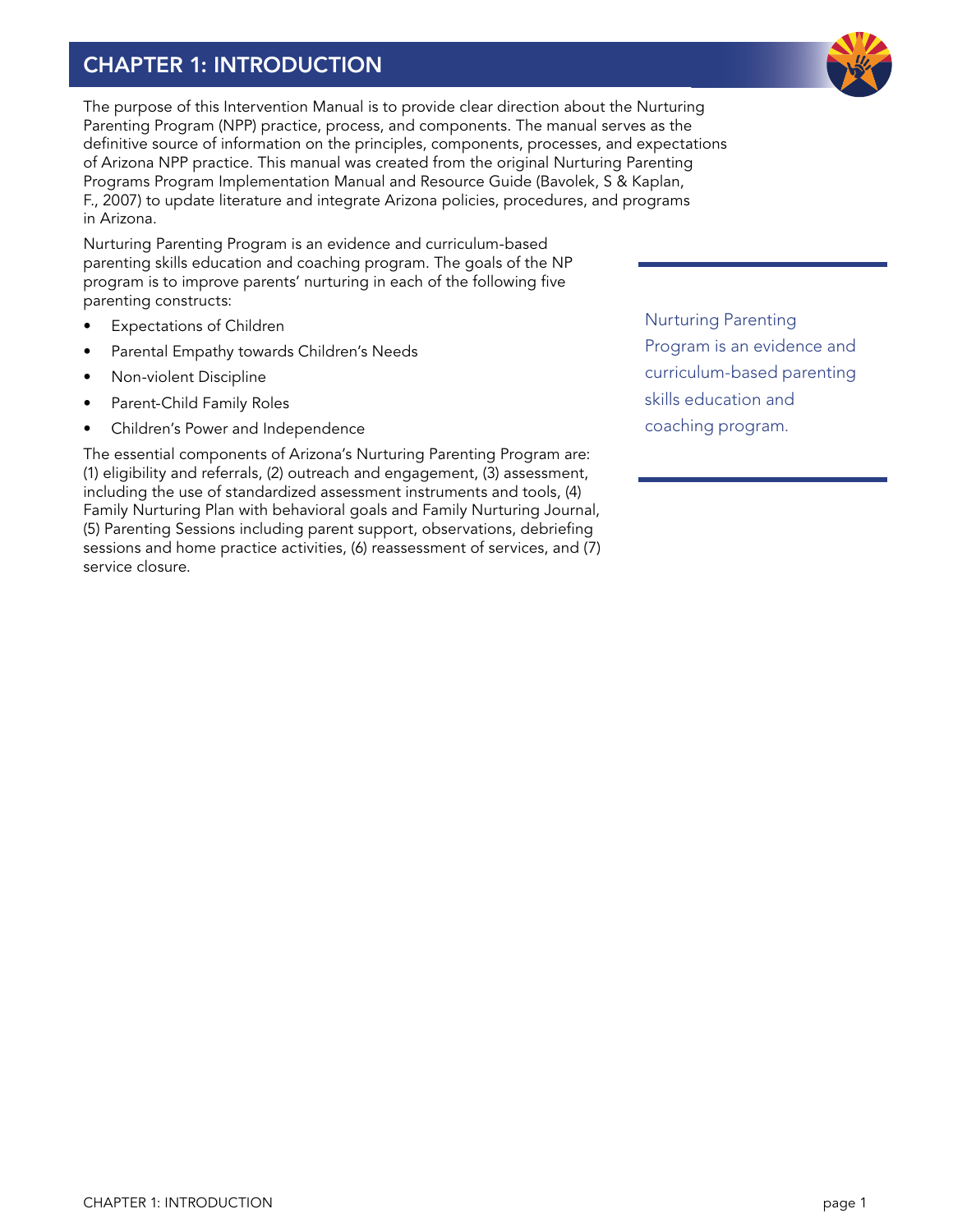# <span id="page-4-0"></span>CHAPTER 2: PHILOSOPHY AND VALUES

The Nurturing Programs were first developed and piloted by Steven Bavolek in 1983. The Nurturing Parenting Programs are built on the premise that the maltreatment of children can be treated and prevented through the systematic application of family based programs designed to replace old and unwanted and hurtful patterns of parenting with newer, healthier patterns of prenatal bonding and neonatal attachment; empathy that positively responds to the needs of children; discipline that maintains the dignity of children; self-awareness and enlightenment of the adults' own personal childhood; and a sense of empowerment to make good choices that promote personal and community health. (Family Development Resources, Inc. 2021). The Nurturing Parenting Programs are evidenced based programs designed for the primary, secondary and tertiary prevention of child abuse and neglect.

Experts in the fields of child development and family life have found five behaviors of parents that tend to damage the development of healthy personalities in children. (Bavolek & Kaplan, 2007) These are:

- 1. Excessive demands on children's performance or unreasonable expectations of their capability- emotionally, socially, physically, and intellectually
- 2. A lack of awareness, understanding, and respect for the needs and feelings of children as people
- 3. Reliance on the use of physical force and pain (spanking, whipping, locking children out of the house, etc.), or on hurtful and humiliating words, to control children's behavior
- 4. Adults' dependence on their children for physical and emotional comfort, companionship and validating of their own worth
- 5. Oppressing children's power and independence and consequently increasing their emotional, social and intellectual immaturity

Fortunately, these destructive patterns of family life can be reversed and replaced with more growth-producing attitudes and behaviors. The Nurturing Parenting Programs developed by Dr. Stephen J. Bavolek, an expert in parent education and child abuse prevention, are being used nationally and internationally to help parents and children learn skills for a more nurturing way of life. The Nurturing Programs draw on the understandings developed over the last several decades from research, theory and practice in the field of child development, family therapy, brain functioning, psychology and social services. (Bavolek & Kaplan, 2007)

Nurturing Parenting is a philosophy that supports children being raised in a caring home that nourishes their self-worth, promotes their sense of personal empowerment and cooperation, makes appropriate developmental expectations of them, teaches children that compassion is a family moral and value and generally treats children, and everyone else for that matter, in respectful, non-violent, dignified ways. (Bavolek, 2007).

The Nurturing Parenting philosophy and lessons are developed from years of extensive research, based on the assessment of high-risk parenting beliefs and behaviors. (Bavolek, 2007).

Experts in the fields of child development and family life have found five behaviors of parents that tend to damage the development of healthy personalities in children.

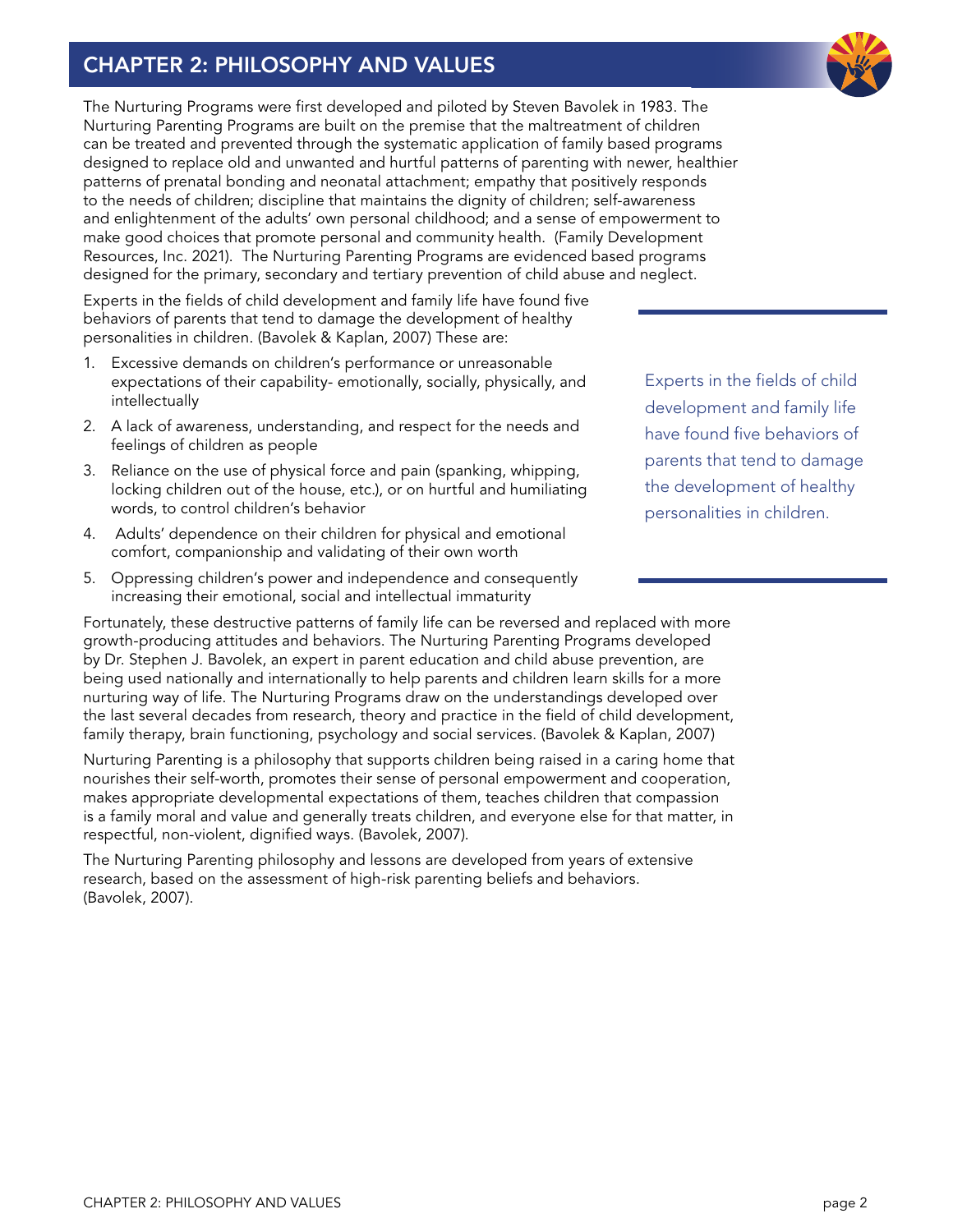The Nurturing Parenting Programs are founded on the following morals and values: (Bavolek & Kaplan, 2007)

- Positive Self-Worth
- Empathy
- Empowerment and Strong Will
- Structure and Discipline
- Laughter, Humor and Play

Nurturing is the ability to care for and foster growth in us and others. A nurturing parentchild relationship is crucial for producing the next generation of healthy, responsible and self-sustaining adults. Substance abuse, depression and violence are infrequent in the homes, schools, workplaces and communities where people feel nurtured. Where people are nurtured, high productivity, creativity, good fellow-feeling and cooperation abound. (Bavolek & Kaplan, 2007)

Nurturing and non-nurturing attitudes and behaviors are not instinctual, but learned at our parents' knee. The ways we live and interact with others and how we care for ourselves are powerfully impacted by our earliest life experiences, especially by our experiences of family life. (Bavolek & Kaplan, 2007)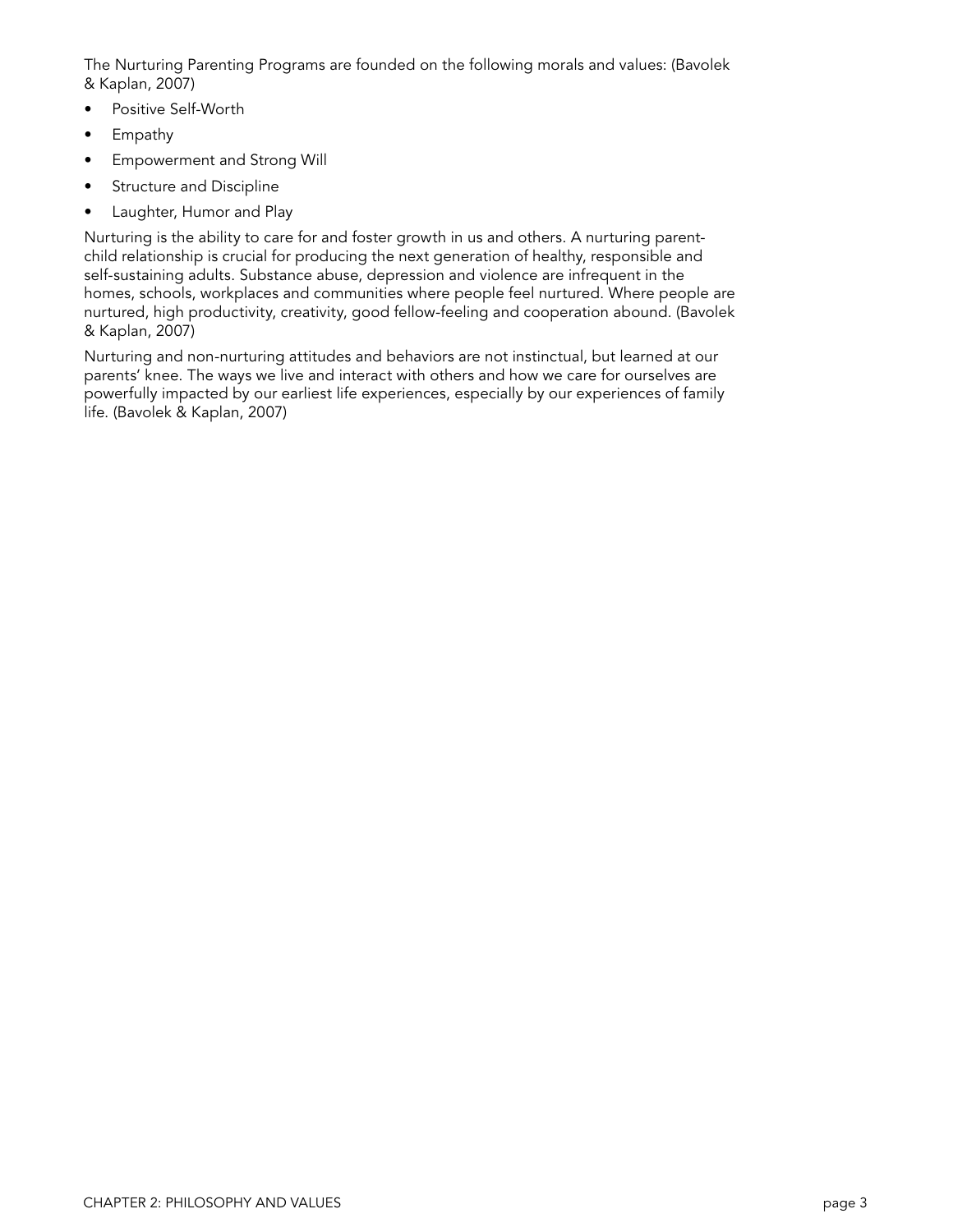# <span id="page-6-0"></span>CHAPTER 3: EVALUATION AND EVIDENCE



Nurturing Programs use four types of measures to evaluate outcomes:

- Affective Measure The Adult Adolescent Parenting Attitudes-2 (AAPI-2) is an affective measure that assesses an individual's attitudes about raising children. Each of the five parenting constructs and five sub-scales of the AAPI-2 have shown significant diagnostic and discriminatory validity. That is, responses to the inventory discriminate between the parenting behaviors of know abusive parents and the behaviors of non-abusive parents. These findings hold true for abused adolescents and non-abused adolescents. (Bavolek & Kaplan, 2007)
- Cognitive Measure The Nurturing Skills Competency Scales (NSCS) is a self-report instrument that assesses the individual's perception about the quality of their own childhood, relationship with their children, and relationship with their partner. The NSCS is designed to assess the knowledge and use of nurturing parenting concepts, practices and strategies. The NSCS is designed to be specific to the three major developmental stages. When used in conjunction with the AAPI-2, the NSCS provides an index of Low, Moderate or High Risk for child maltreatment. (Bavolek & Kaplan, 2007)
- Process Measure Parents are asked to complete Home Practice Exercises that reinforce the concept and skills taught in the session. The Practitioner then reviews the exercise with the participant, which allows families and Practitioners to evaluate the progress as they go along. In addition, session evaluation forms can be utilized to ask the participants how they feel about each session and the program in general.
- Retention and Attendance Rates Retention and attendance rates also reflect the degree to which participants feel they are benefiting from a program.

#### EVIDENCE RATINGS

In 1980, the National Institute of Mental health (NIMH) funded a research project with Dr. Bavolek to develop and validate a program to treat and prevent child abuse and neglect. In 1983, Nurturing Parenting Program was developed and validated using the five parenting constructs of the AAPI. Based on the findings of the initial NIMH study, the Nurturing Parenting Program for School Age Children was recognized by multiple government and state agencies; including the California Evidence Based Clearinghouse (CEBC), Office of Juvenile justice and Delinquency Prevention (OJJDP), and The National Registry of Evidence-based Programs and Practices (NREPP) as an evidence-based program. Over multiple years, thirty five additional programs and studies have been conducted.

More recently, the field of parenting education limited the criteria of evidence-based status to experimental and quasi-experimental designed studies. Because of this and other changes to the rating criteria, the Nurturing Program for Parents and their Infants, Toddlers and Preschoolers is no longer rated as an evidence-based program by the CEBC and OJJDP, and the Title IV-E Clearinghouse was unable to rate the program. Arizona is supporting the rigorous evaluation (experimental or quasi-experimental) so that Nurturing Skills for Families can again be considered for an evidence-base rating.

In 1983, Nurturing Parenting Program was developed and validated using the five parenting constructs of the AAPI.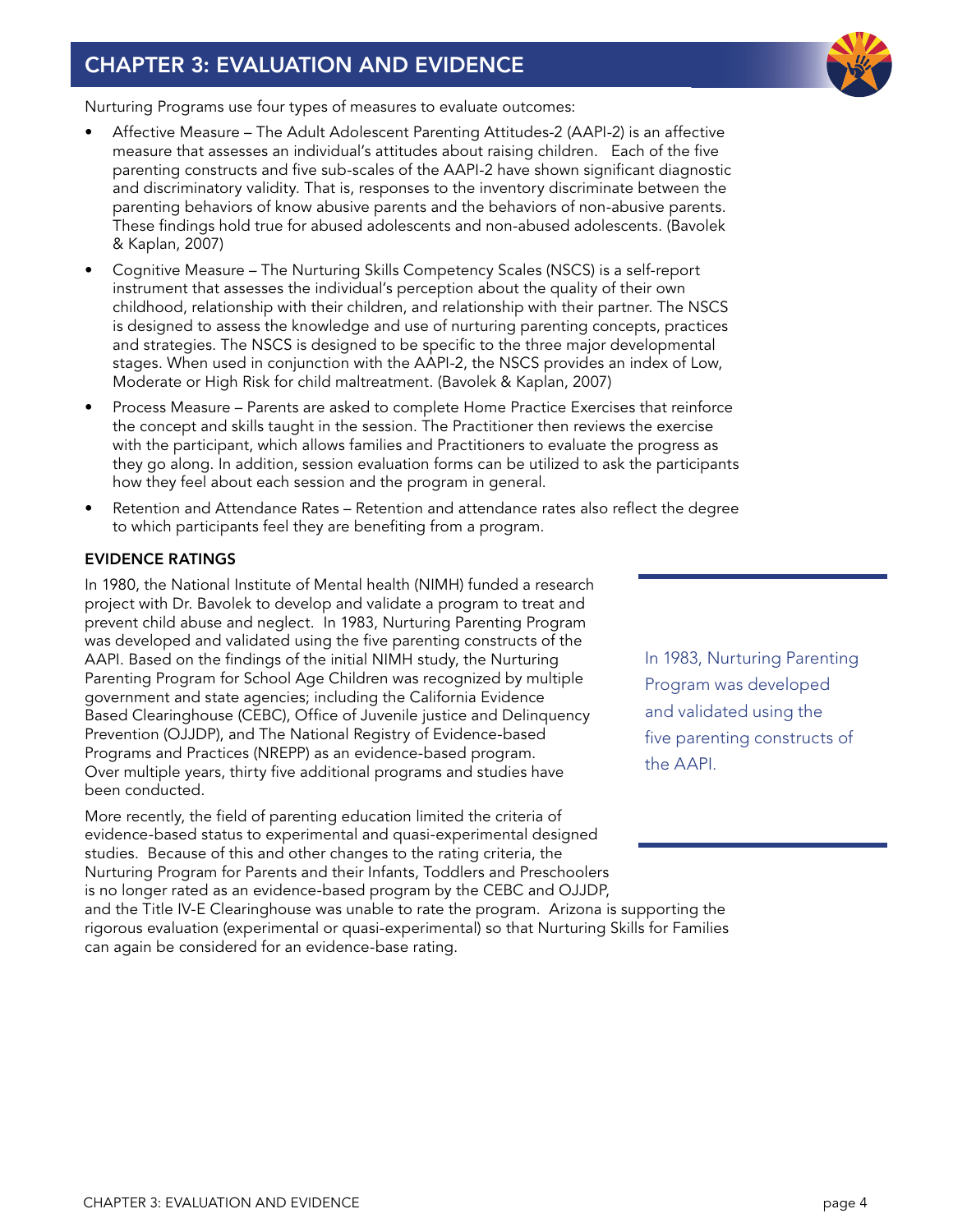# <span id="page-7-0"></span>CHAPTER 4: ELIGIBILITY AND REFERRALS

This chapter provides an overview of the eligibility criteria and service referral process, with an emphasis on which families are to be referred to the Nurturing Parenting Program by the DCS Specialist.

#### WHEN TO REFER FOR NPP

Refer families to NPP services if there is a clear need of improving nurturing parenting skills in any of the five parenting constructs, and based on the reason for DCS involvement.

There are three ways to determine the need of NPP services:

- 1. the DCSS completes the FFA-Investigation/Ongoing/Progress Update, analyzes the results and concludes that there is a danger threat related to General Parenting Practices, and/or Behavior Management;
- 2. the parent displays diminished caregiver protective capacities related directly to parenting, and/or
- 3. for families with Family Connections services involved, the FCC administers the CA-Self Interview, analyzes the results, and determines there is a need to improve on the FC Core Outcome of Parenting Attitudes and Behaviors.

Consider the urgency of the service need and sequencing, to avoid overwhelming families and respect their self-determination. Do not refer families who are already participating in SENSE services, as the Home Visitor provides parenting skills and education.

#### ELIGIBILITY CRITERIA

The Nurturing Parenting Program can serve:

- Families whose DCS case will close following investigation;
- Families receiving in-home case management with no impending danger and no risk of emergency removal of a child if services are not effective;
- Families receiving in-home case management with impending danger and safety plan, or risk of emergency removal of a child if services are not effective; and
- Families receiving ongoing case management with a child in out-of-home care

Families may be referred to the Nurturing Parenting Program when all of the following criteria are met:

- The FFA-Investigation has been completed with sufficient information collection to make an impending danger decision.
- At least one child age birth to 18 resides in the home; or a parent in the home has parenting time (visitation) with a child.
- At least one parent is able and available to participate in NPP, and does not currently have any of the following restrictions on participation:
	- (a) No contact order between the parent/caregiver and the child
	- (b) Impairment requiring stabilization or improvement before the parent could benefit from NPP (i.e. active psychosis, physical illness requiring hospitalization or residential care, pervasive substance use impacting reality orientation)
	- (c) Institutionalized or incarcerated
- The DCS Specialist and family have discussed the family's strengths and needs, and the family has verbally agreed to meet with a Nurturing Parenting Practitioner to learn about the program and services.
- The DCS Specialist and DCS Supervisor have concluded one or more family members has a behavioral change goal that can be achieved by improving in one or more of the Nurturing Parenting Program parenting constructs, and there are no available and accessible community programs that would provide the family an equivalent service.

Consider the urgency of the service need and sequencing, to avoid overwhelming families and respect their self-determination. Do not refer families who are already participating in SENSE services, as the Home Visitor provides parenting skills and education.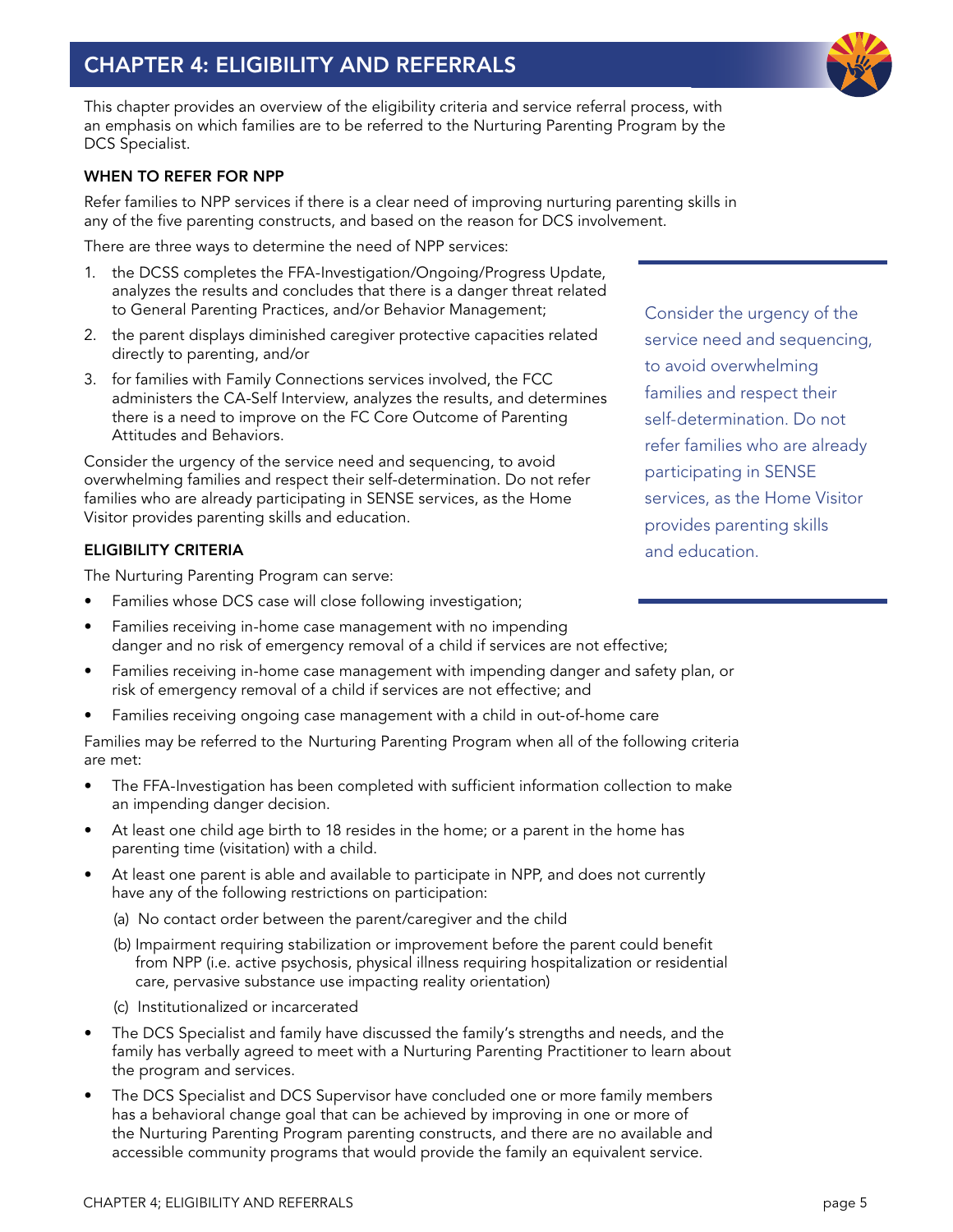<span id="page-8-0"></span>When the family is participating in another DCS contracted service program (such as Family Connections or Arizona Families F.I.R.S.T.) and the program's assessment indicates the family should be referred to NPP, the DCS contracted provider's recommendation shall be communicated to the assigned DCS Specialist. The DCS Specialist shall be responsible for submitting the NPP service request, after DCS approval.

#### NURTURING PARENTING PROGRAM REFERRAL PROCESS

The DCS Specialist shall submit NPP Service Requests to the Centralized Referral Unit for assignment of a Nurturing Parenting Program agency, using the DCS Child Welfare Case Management System.

The DCS Specialist shall ensure that the following documents are associated with the Nurturing Parenting Program Service Request in the DCS Child Welfare Case Management System:

- Completed most recent FFA-Investigation, FFA-Ongoing or FFA-Progress Update;
- Completed safety plan if child is unsafe with a safety plan to manage dangers;
- Infant Care Plan (SENSE only);
- Current court report (if applicable);
- Team Decision Making Meeting Summary (if applicable);
- Current case plan (if referring for NPP after FFA-Ongoing completed and available); and
- Any other supporting information

The DCS Specialist should include in the service request if the family is already participating in Supervised Visitation Only, to assist with coordination of services. The DCS Specialist must also include in the service referral if the family potentially can benefit from the NPP Practitioner utilizing any of the Specialty/Supplemental Workbooks:

- Families in Substance Abuse Treatment and Recovery, and/or
- Nurturing Fathers Program, and/or
- Nurturing Parenting for African American Families, and/or
- LBGTQ Supplemental Lesson Guide, and/or
- Native American Parenting Supplemental Lesson Guide.

#### RE-REFERRAL FOR SERVICES

A Nurturing Parenting Program re-referral may be submitted at any time after the family's previous Nurturing Parenting Program service authorization referral has closed, and the family currently meets the Nurturing Parenting Program eligibility criteria.

The following are examples that indicate when a re-referral may be warranted:

- The prior referral closed because the family did not engage or refused services, and the family is now communicating readiness to participate, is court ordered to do so, or barriers to participation have been removed.
- The prior referral closed because the family could not be located, and the family's location is now known.

The DCS Specialist shall obtain DCS Supervisor approval for a re-referral prior to submitting a Service Request.

The DCS Specialist shall complete and submit a new Nurturing Parenting Program Service Request through the DCS Child Welfare Case Management System, following the procedures for an initial service request.

If a family is re-referred for the NP Program within three months of the previous NPP case closure, the family will be re-assigned to the same agency.

• If the DCS Specialist believes that re-referral to the same agency and/or NPP Practitioner is not appropriate, the DCS Specialist will notify the referral unit prior to referral assignment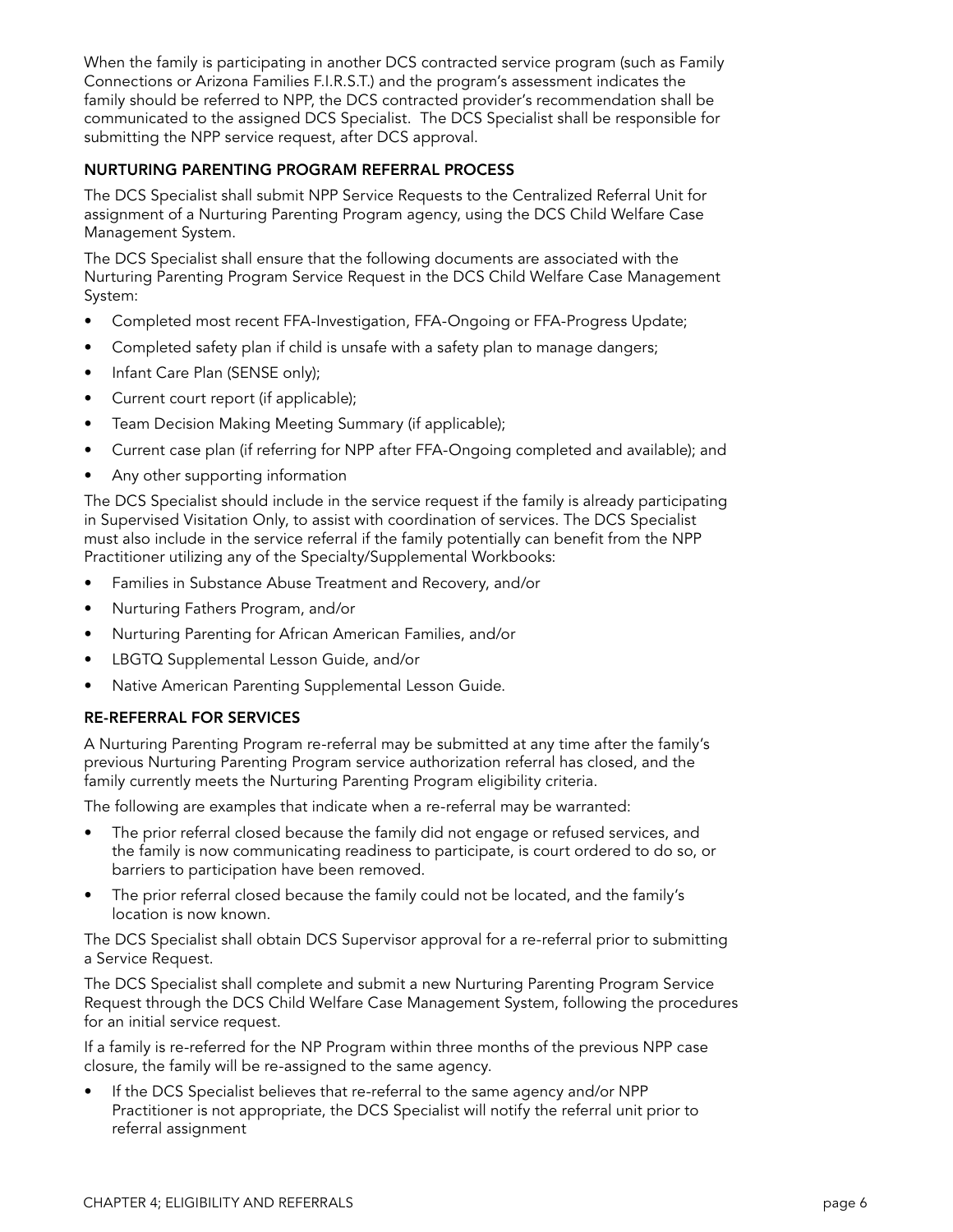<span id="page-9-0"></span>• If a family is re-referred for the NP Program more than three months after the previous referral closed, the family may be assigned to the same agency or a new agency.

#### RECEIVING REFERRALS

Nurturing Parenting Programs shall accept all service requests assigned by the DCS Centralized Referral Units. Nurturing Parenting Program agencies shall have staff available to receive and assign referrals Monday through Friday, 8:00a.m.-5:00p.m., except on legal holidays recognized by the State of Arizona.

The Nurturing Parenting Program Supervisor shall contact the assigned DCS Specialist if there are concerns with the requested service or with referral questions, in order to develop the best strategy for service.

The in-person initial outreach and intake meeting shall occur in the family home, unless the family requests another location or there are concerns for the safety of professionals entering the home.

The NPP Practitioner shall refer to and apply the Code of Ethics of the National Association of Social Workers (NASW) (2017) when working with families. The NASW Code of Ethics describes the core values and ethical principles and standards that should guide social work practice, including NPP practice.

The NPP Practitioner shall utilize strengths-based engagement techniques during the intake meeting, including the use of open-ended questions, affirmations, reflections, and summarization (OARS).

The NPP Practitioner shall utilize and communicate empathy, respect, and authenticity during the in-person initial outreach and intake meetings.

#### REFERRAL FOR SPECIALTY PROGRAMS AND LESSONS

The DCS Specialist will identify in the service request if the family might benefit from one or more specialty NPP curriculums or lessons. When the DCS Referral Unit is choosing a provider agency for the family, DCS will consider factors such as whether the family is already receiving other services from an agency, the geographic location of the provider in relation to the family, and whether the agency has practitioners who are members of the family's racial or ethnic community and trained in the specialty programs (if desired by the family). All referrals will be assigned, and the Department will assign each referral to the agency that is best able to meet the family's needs.

While DCS expects to have sufficient capacity to serve all families requesting a specialty program, availability of Practitioners to deliver a specialty program will not prevent a family from receiving NPP or disrupt services to a family.

- All Practitioners will be trained on the core program of Nurturing Skills for Families and all practitioners must be capable of providing culturally responsive and respectful services. If a practitioner is not available to provide a specialty program, the family will receive Nurturing Skills for Families.
- If a trained specialty practitioner resigns before services are complete and another specialty provider is not available in that agency, the family will remain with the same agency to avoid disruption and delay of services to the family. In this situation, the current agency will reassign the case to the available practitioner who best meets the family's needs. To avoid disruption of the families' services and although not ideal, the newly assigned practitioner may continue to work with the family and utilize the specialty lesson workbook, even though the new practitioner may not have received the training. The new practitioner must then register for the next training session on the specialty lesson.

If assigned by DCS, an agency must accept a referral for a family in a specialty target population even when the agency does not have a specialty practitioner available. In this case, the agency will provide the core Nurturing Skills for Families curriculum and not the specialty program. Note that if DCS is assigning this referral to a provider without a specialty practitioner, DCS has determined that no specialty practitioner is available in another agency, or the family does not want the specialty program.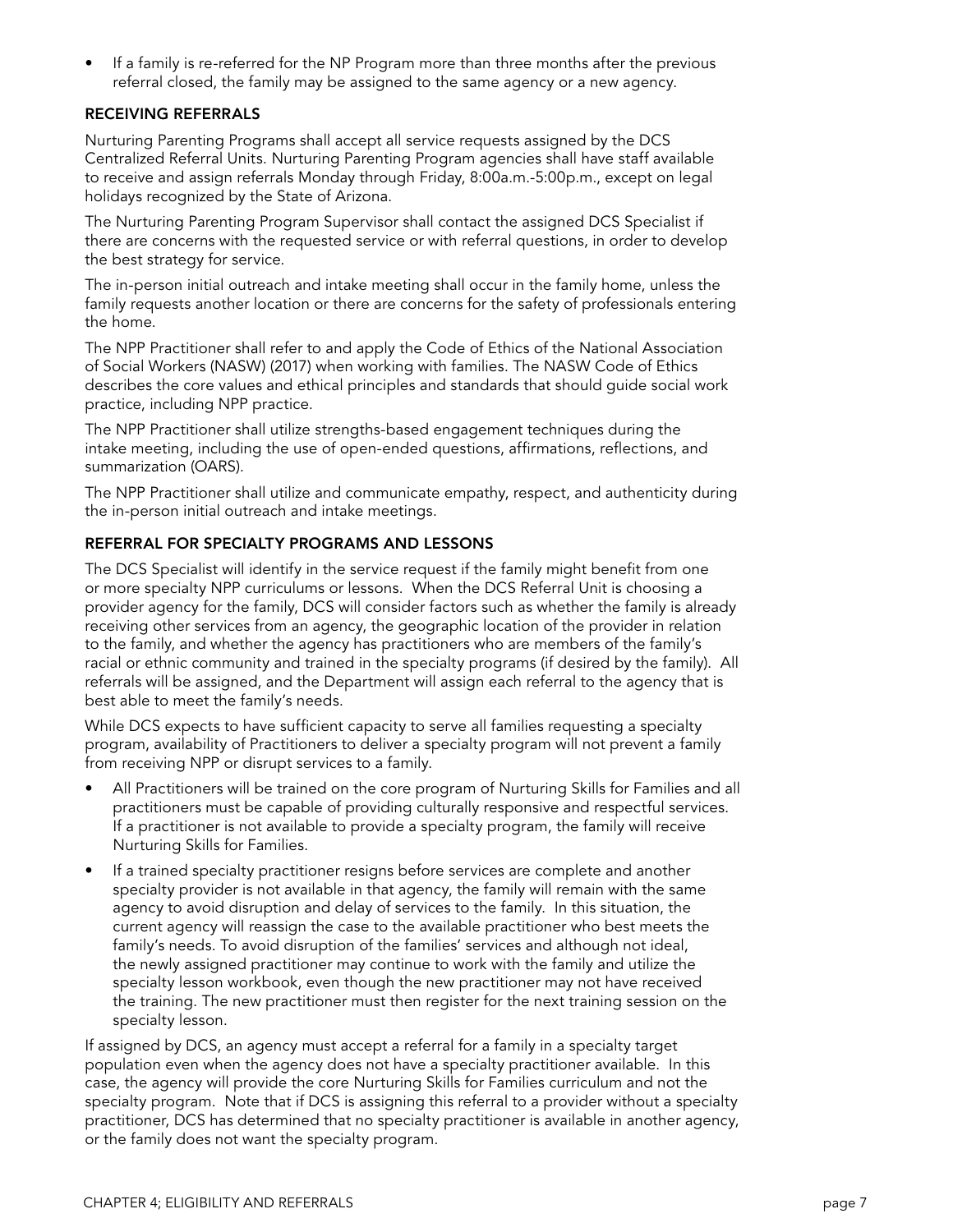

#### <span id="page-10-0"></span>INITIAL OUTREACH WITH THE FAMILY

Initial Outreach will be conducted by the NPP Practitioner.

The NPP Practitioner shall confirm the family's contact information through the DCS Child Welfare Case Management System before conducting initial outreach.

Within two business days of referral receipt, the NPP Practitioner shall contact the family via telephone to schedule the intake meeting with the family. If telephone contact is unsuccessful, the NPP Practitioner shall make an unannounced in-person visit to the home within five (5) business days of referral receipt. If initial telephonic and in-person outreach attempts are unsuccessful within five (5) business days of referral receipt, the NPP Practitioner shall continue with outreach as outlined below:

- Over the following three business days or until an appointment is scheduled, the NPP Practitioner shall make a minimum of one telephone call attempt per day, and three inperson outreach attempts at alternate times of day or evening.
- The NPP Practitioner shall prepare a contact letter, in a plain envelope, to be left at the home if the parent/caregiver(s) are not home, following each in-person outreach attempt; informing the parent caregiver(s) of the NPP Practitioner's attempts to contact the family. The letter shall include information about NPP, the provider's office address, a contact person, and contact information for the NPP Practitioner.
- If a family is homeless or transient, this does not automatically preclude the family from participating in the Nurturing Parenting Program. The NPP Practitioner shall make reasonable efforts to engage the family regardless of their living arrangement. Reasonable efforts may include, but are not limited to: providing the parent/caregiver(s) with bus tickets, scheduling meetings in locations the family can readily get to, and/or making arrangements to communicate through a third party if the parent/caregiver does not have a mobile phone.
- The NPP Practitioner shall notify the assigned or referring DCS Specialist or DCS Supervisor when these efforts to contact the family have been completed and remain unsuccessful, or within one business day of the family declining services. The provider may request DCS assistance to contact and engage the family at any time.

If a family does not have an open DCS case and was referred to NPP as part of Aftercare Planning and Services, and the family declines NPP during initial outreach, follow procedures outlined in Parent/Caregiver Declines Service.

If the NPP Practitioner makes contact with the family during initial contact, the NPP Practitioner shall document all of the initial outreach events in the Weekly Progress Report. If the NPP Practitioner is unable to make contact or engage the family in NPP, the NPP Practitioner shall document all initial outreach attempts with the family in the Service Closure Summary: Section A. Services shall not be closed without prior approval from DCS (if the family's case remains open with DCS oversight) or NPP Supervisor (If a family does not have an open DCS case and was referred to NPP as part of Aftercare Planning and Services).

#### MISSED APPOINTMENTS

The NPP Practitioner shall make reasonable efforts to continually engage the family during the outreach and engagement process to reduce likelihood of missed and/or cancelled appointments. If a regularly scheduled appointment is missed by the family, the NPP Practitioner shall initiate telephone contact with the family, utilizing all available phone numbers. If telephone contact does not occur, the NPP Practioner shall wait at the appointment location for fifteen minutes. If the parent/caregiver is not at home, the NPP Practitioner shall leave and document the attempted home visit in the Weekly Progress Report.

If the parent/caregiver is not present for the NPP of FC Session and does not arrive within fifteen (15) minutes, the NPP Practitioner shall leave the location and document the event in the Weekly Progress Report.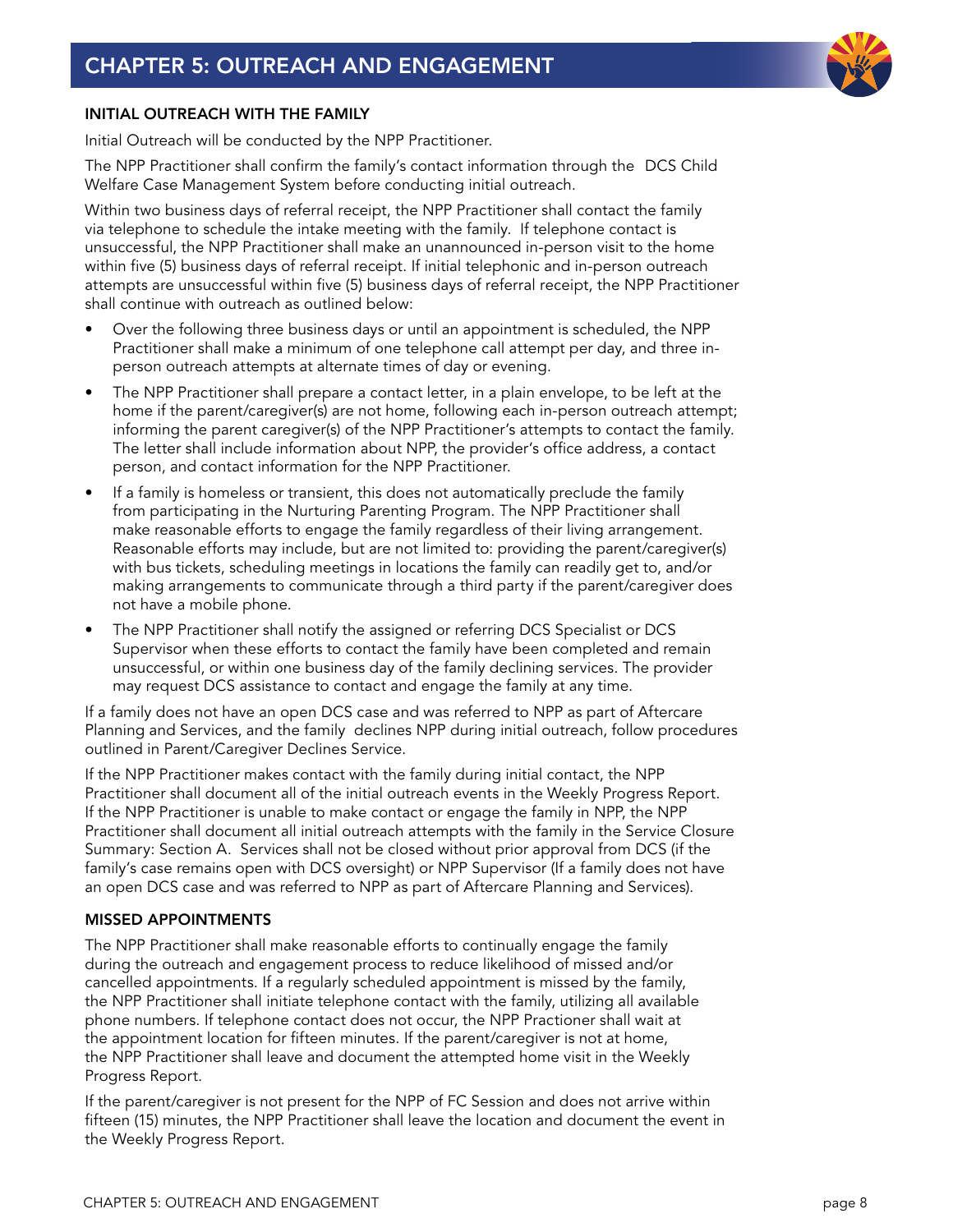<span id="page-11-0"></span>If the NPP Practitioner does not receive a response from the parent/caregiver within twelve hours of the missed contact, the NPP Practitioner shall follow the initial outreach protocol for re-engagement with the family.

If appointments with the NPP Practitioner are missed, cancelled and/or rescheduled without reasonable justification, and in-person contact with the family does not occur over the next three business days, the NPP Practitioner shall contact the DCS Specialist to schedule a meeting within three (3) business days. This meeting shall occurr via video conference or telephone and include a discussion of:

- the NPP Practitioner's efforts to engage the family and the family's response to these efforts;
- reason(s) known for the family's missed appointment; and
- whether a joint home visit should be scheduled with the family to discuss their continued interest in participating in the NPP Program, or NPP Practitioner should proceed with service closure.

If there is no open DCS case, the NPP Practitioner shall consult with NPP Supervisor and obtain approval before initiating the service closure process.

#### PARENT/CAREGIVER DECLINES SERVICE

A family may decline services at any point during service delivery. If the family has ongoing or in-home DCS case management and the family declines the NPP program at initial outreach, the DCS Specialist shall encourage the parent/caregiver to agree to a single meeting to learn about the NPP program and meet with the NPP Practitioner. If the family has agreed to participate in the NPP program and later declines the program, the NPP Practitioner shall speak with the family to understand the family's reasons for declining and attempt to reengage the family in the program.

If a family does not have an open DCS case and was referred to the NPP program as part of Aftercare Planning and Services and declines the NPP program, the NPP Practitioner shall:

- proceed with the service closure process when there is low risk of future child abuse and neglect and no concern for impending danger; or
- if there is reason to believe there is present danger, impending danger, or high risk of future child abuse or neglect without formal intervention, the NPP Practitioner will report the information to the DCS hotline.

If the family has ongoing or in-home DCS case management and the family declines the NPP program, the NPP Practitioner shall notify the the DCS Specialist. The DCS Specialist shall:

- review the NPP Practitioner's efforts to engage the family and the family's response to those efforts;
- identify any reason(s) known as to the family's determination to decline the NP Program;
- consult with the DCS Supervisor and Unit Consultant to identify assessments or services to be provided to the family;
- if a child remaining in-home has been determined unsafe, reassess the in-home safety analysis to determine if criteria for an in-home safety plan continues to be met;
- engage the family in making any changes to the safety plan; and inform the family of any changes to agency or court oversight; and
- when applicable, discuss options for adjustment to the current DCS case plan and referral to other DCS contracted services and assist the family to access community resources and/or parenting skills education and coaching programs in the absense of the NP Program.

Upon determination by DCS, the NPP Practitioner, and the NPP Supervisor that the services shall close, the NPP Practitioner shall proceed with the service closure process.

#### RELEASES OF INFORMATION

During the intake meeting, the NPP Practitioner shall discuss and inform the parent/caregiver about confidentiality issues, and obtain written consent from each parent/caregiver utilizing the Authorization to Release Information (ROI) for parent(s)/caregiver(s) who verbally express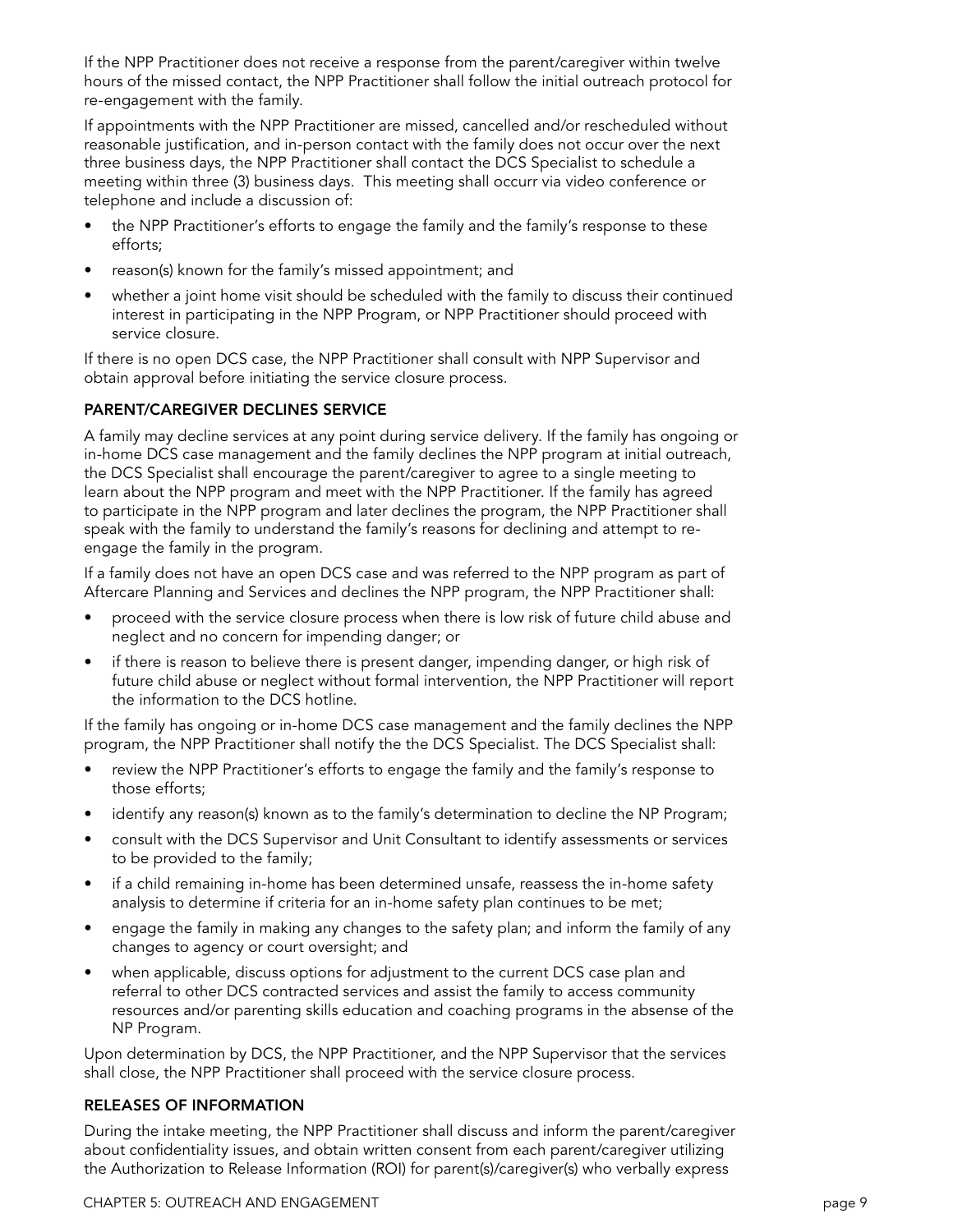<span id="page-12-0"></span>agreement to participate in the NPP program. The ROI shall allow the NPP Practitioner to speak with family members and other state and/or provider agencies to gather information for the assessment or Family Nurturing Plan.

#### INTAKE MEETING

The NPP Practitioner shall schedule the intake session within five (5) business days of referral receipt. In order to prepare for the intake meeting, the NPP Practitioner shall:

- communicate with the family to identify potential times for the intake, while considering the family's schedule and preferences, noting that the intake meeting shall be a minimum of one-hour;
- review all available DCS documentation about impending danger threat(s) and/or risks present in the family, protective capacitites, protective factors, the behavioral changes identified by DCS, and Conditions for Return (if applicable);
- review information about the family's culture provided on the NPP service request or contained within other DCS documentation.

The NPP Practitioner shall facilitate the intake in the parent/caregiver's home, unless the parent/caregiver requests another location or there are safety concerns for professionals entering the home. The NPP Practitioner shall obtain approval from the DCS Specialist, via telephone call or e-mail, for exceptions to the intake meeting occurring in the home. The approval communication and date will be documented within the Weekly Progress Report. Exceptions shall be based on the needs of the family or due to a scheduled meeting, such as a TDM or CFT at which the intake meeting will take place.

During the intake meeting, the NPP Practitioner shall complete the following:

- connect with and engage the family members by establishing therapeutic rapport;
- explore the family's understanding of why they were referred to NPP;
- introduce how NPP works with families, including weekly home visits, delivery of parent skills curriculum, the parenting competencies, and the expected length of service;
- gather information about the family's involvement with other service providers and explain that the NPP Practitioner and other service providers will both meet in-person with the parent or family, at times together, but most often separately;
- review the reason for DCS involvement with the family, including risks, safety threats, protective capacities, and/or protective factors, and the safety plan or Conditions for Return if a child is in out-of-home care;
- if DCS has a case plan established at the time of the family's referral to NPP, review the contents of the case plan;
- discuss relevant legal, policy, and ethical issues, including the NPP Practitioner's responsibility to report any suspected incident of child abuse or neglect to DCS or disclosure/observation of suicidal or homicidal intention;
- explain that the NPP Practitioner is not a DCS employee, but will communicate with the DCS Specialist and share information about the parent's/family's attendance, participation, and progress in achieving the identified behavioral changes;
- review and complete the NPP assessment instruments if they were not completed by a Family Connections Consultant and provided to the NPP Practitioner; including the PARTI (Parenting Attitudes about Raising Teens Inventory), AAPI-2 (Adult-Adolescent Parenting Inventory) and NSCS (Nurturing Skills Competency);
- answer the family members' questions;
- provide contact information for the NPP Practitioner and the NPP Supervisor;
- schedule a mid-point session with the family, to occur half way through the service request period, to evaluate the parent/caregiver's progress towards achieving the identified NPP parenting Constructs and Competencies; and
- develop a schedule of home visits for the family, including scheduling the first visit.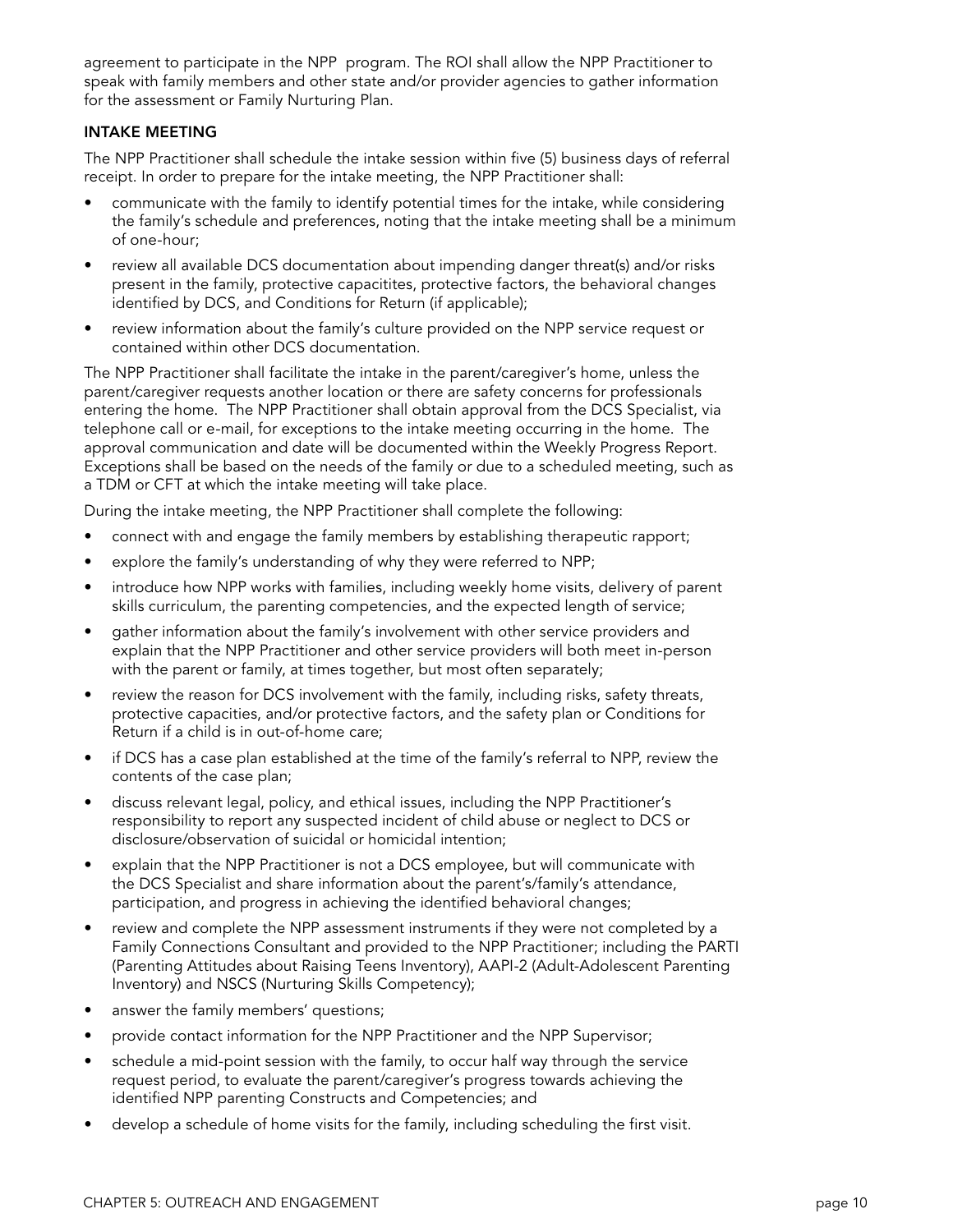# <span id="page-13-0"></span>CHAPTER 6: ASSESSMENT

The NPP Practitioner shall complete the three NPP assessments (as applicable and if not already completed by a Family Connections Consultant and provided to the NPP Practitioner) during the Intake Meeting:

- Parenting Attitudes about Raising Teens Inventory (PARTI);
- Adult-Adolescent Parenting Inventory (AAPI-2); and
- Nurturing Skills Compentency Scale Short Form (NSCS-SF)

Adult-Adolescent Parenting Inventory (AAPI-2) is a 40 item, norm-referenced, Likert scale designed to assess the parenting beliefs and practices of adult and adolescent parent and non-parent populations. AAPI-2 is designed to assess the parenting and child rearing attitudes of parents of children. Responses to the AAPI provide an index of risk for child maltreatment in five parenting practices known to result in child maltreatment.

Responses to the AAPI provide a level of risk for child maltreatment on three levels: High, Moderate and Low. These levels of risk on the AAPI coordinate with the levels of prevention and dosage of lessons presented in the Nurturing Parenting Programs.

Parents complete the inventory, and a profile is displayed for each of the five subscales using sten scores. Responses to the AAPI are compared to a set of established norms. Norms convert raw scores for easy comparison to abusive and non-abusive parenting attitudes.

(Family Development Resources, Inc., 2020)

Parenting Attitudes about Raising Teens Inventory (PARTI) is a norm- reference Likert scale designed to assess the parenting beliefs and practices of raising adolescent's ages 12 to 20 years of age. There are two versions of the PARTI: one version for the Parents and one version for the Teens. Data generated from the administration of the PARTI can be useful in several settings, including comparing parent's and teen's agreements, disagreements and uncertainties. These responses provide an index and level of conflict and agreement: high, moderate and low levels of conflict or agreement.

The PARTI can be utilized in different ways, including:

- Assessing both Parents and their Teens
- Assessing Parents only
- **Expectant Teen Partners**

(Family Development Resources, Inc., 2020)

Nurturing Skills Compentency Scale (NSCS) is a criterion-referenced scale designed to gather information in six constructs that can have a significant role in family dysfunction including child abuse and neglect and intimate partner violence.

The NSCS is an inventory designed to gather information, both past and current, about individuals and their families in order to alert family members as well as professionals about on-going conditions that could lead to:

- 1. the initial occurrence of child maltreatment; or
- 2. the recurrence of child maltreatment.

(Family Development Resources, Inc., 2020)

After completition of the assessment instruments, the Practitioner will meet with the family to have a discussion about the results, and learn more information about the family. The Practitioner should use open-ended questions and a non-judmental attitude to gain more information about the results. The Practitioner should be respectful, listen to the parents' responses, be present during the discussion, and ask clarifying questions. Utililizing the results and discussions of the assessment, will help the NPP Practitioners and families determine the parenting constructs that will be the focus of services.

Responses to the AAPI provide a level of risk for child maltreatment on three levels: High, Moderate and Low. These levels of risk on the AAPI coordinate with the levels of prevention and dosage of lessons presented in the Nurturing Parenting Programs.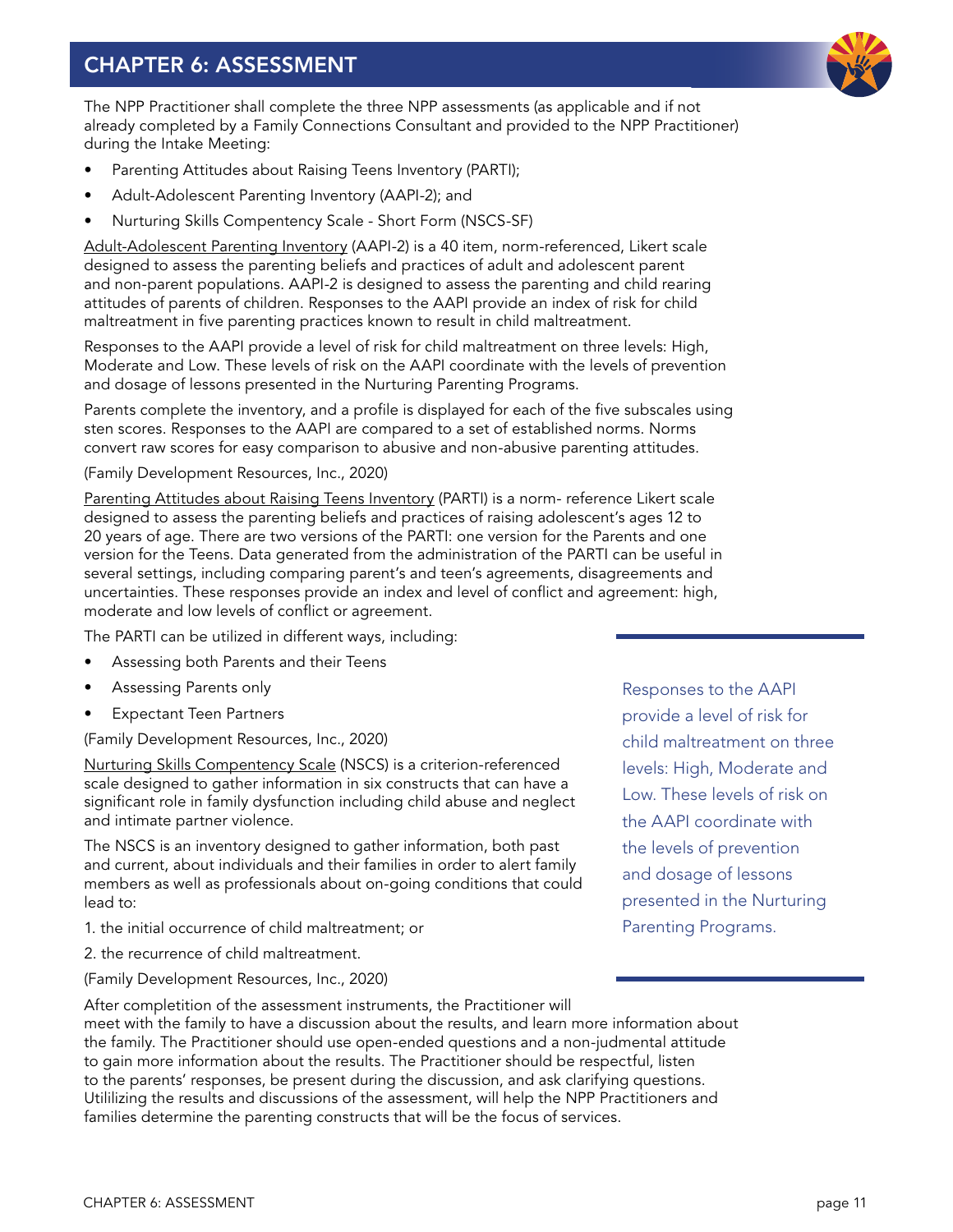#### <span id="page-14-0"></span>ADDITIONAL INFORMATION:

The NPP assessments are administered via paper, and the NPP Practitioner should have their own login to the Assessing Parenting website to score the assessments. Each agency has a point of contact for the Assessing Parenting website. When adding parents as "Participants" in the Assessing Parenting website to score the assessments, the Practitioner should use the Parents First Name, and their DCS Guardian Participant ID as their Last Name. A copy of the NPP Assessments Parent Versions shall be uploaded within ten business days of completion.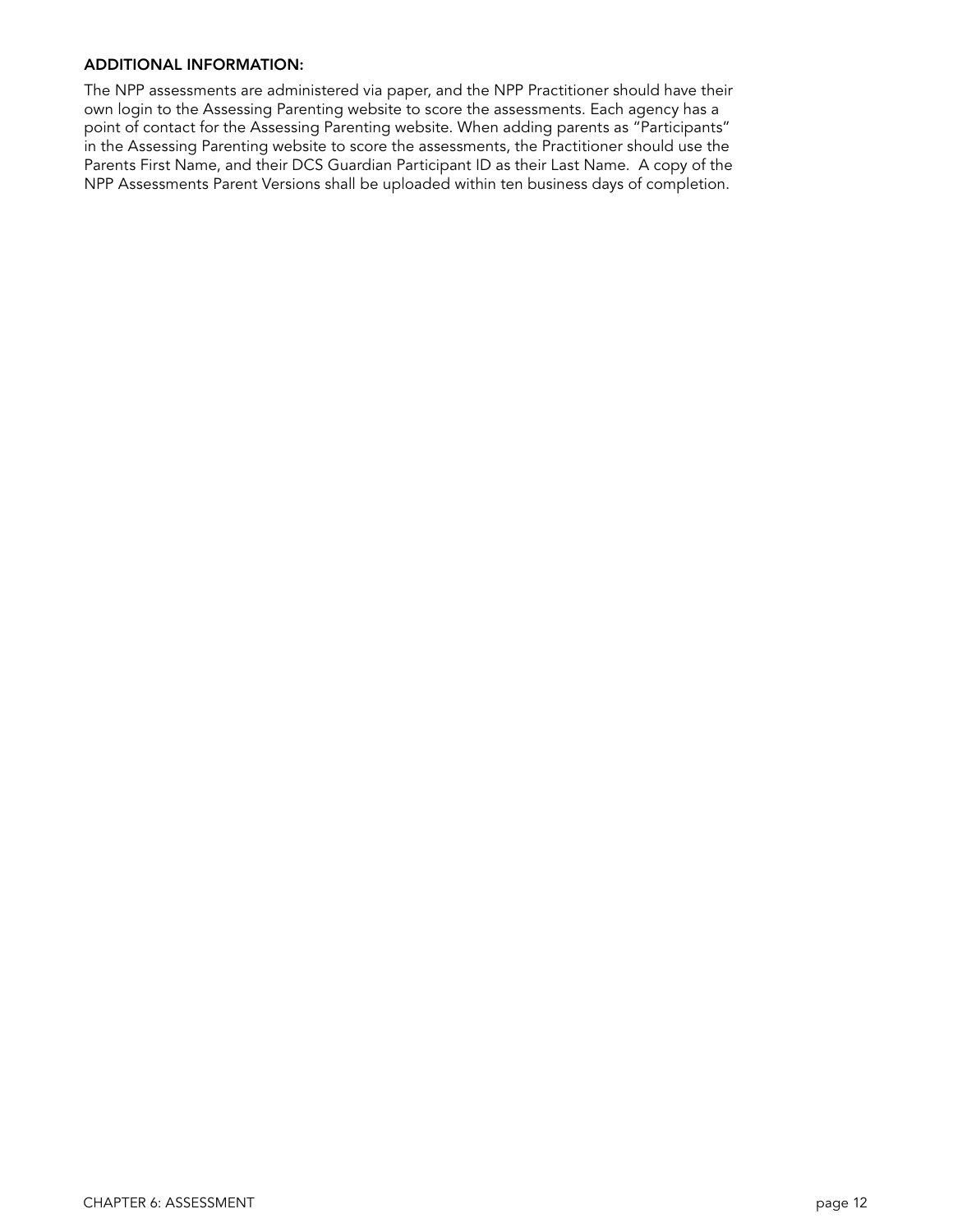# <span id="page-15-0"></span>CHAPTER 7: FAMILY NURTURING PLAN AND FAMILY NURTURING JOURNAL



In order to understand and ensure that the parents are learning and expanding their knowledge and skills within in the program, the Family Nurturing Plan and Family Nurturing Journal are utilized as process evaluation measures. If the parent has not adequately learned the information and skills, the lesson is repeated (Family Development Resources, Inc., 2020).

The NPP Practitioner shall make reasonable efforts to facilitate the first parenting session within seventy-two (72) hours of the intake meeting.

During the first parenting session, the NPP Practitioner shall collaborate with the parent/caregiver to gather information and complete the Family Nurturing Plan (FNP) that identifies the parenting constructs and competencies that will be the focus of NPP services, utilizing the results of the assessment instruments and other sources of information. The FNP is a document that the NPP Practitioners use to monitor the families progress in learning the competencies. The FNP lists the following (Family Development Resources, Inc., 2020):

- Lessons to be taught;
- The lesson competencies to be learned;
- The home practice assignments to be completed between program sessions; and
- Ratings and questions the instructors use to assess how well the parents have learned the information and acquired the new skills.

The NPP Practitioner shall make reasonable efforts to facilitate the first parenting session within seventy-two (72) hours of the intake meeting.

The Family Nurturing Journal (FNJ) is a document that the parents use to monitor their process in learning the competencies. Parents will be able to keep track of the lessons learned as well as their home practice assignments that they are responsible to complete between parenting sessions. In the journal, parents will be able to keep track of the changes happening to them, their children and their family.

The Family Nurturing Plan and Family Nurturing Journal are documents provided by the Family Development Resources Inc. and are subject to copyright. These two documents should not be changed or altered in any way, without discussion and permission from ADCS and FDR.

#### ADDITIONAL INFORMATION ON THE FAMILY NURTURING PLAN:

The NPP Practitioner will work on all constructs and competencies over the 17 sessions, however not all lessons need to be covered if they are not relevant to the family. All constructs will be covered at least a little, but the NPP Practitioner will spend more time and attention on the constructs that show a high risk scoring on the assessment by covering all of the relevant lessons, spending more time on those lessons if needed, and covering those lessons more than once when a parent does not acquire a competency the first time.

The Practitioner will utilize the assessment results to determine the lessons that need to be the focus of services with the family. These are documented in the Family Nurturing Plan (FNP). In the FNP, the lessons have the competency area listed.

A family might not need to complete all of the lessons. Some lessons will not be relevant for the family and can be skipped. For example, if parent has a teenager, they probably do not need to work on toilet training. Likewise, if the parent has a newborn, they may not need to focus on our bodies and sex or keeping drug free. The lessons are tailored to each family and "hand selected" based on the family's needs.

In the Family Nurturing Plan, the "Selected Lessons (Date)" is the date the Practitioner intends to start teaching the lesson and the "Date Completed" is the date the competency was met for that lesson. If a competency was not met, the date completed requires a note that the competency was not met.

If the family is to focus on the specialty curriculum first, the NPP Practitioner should create the "plan" based on the constructs that the Practitioner is focused on. The Practitioner can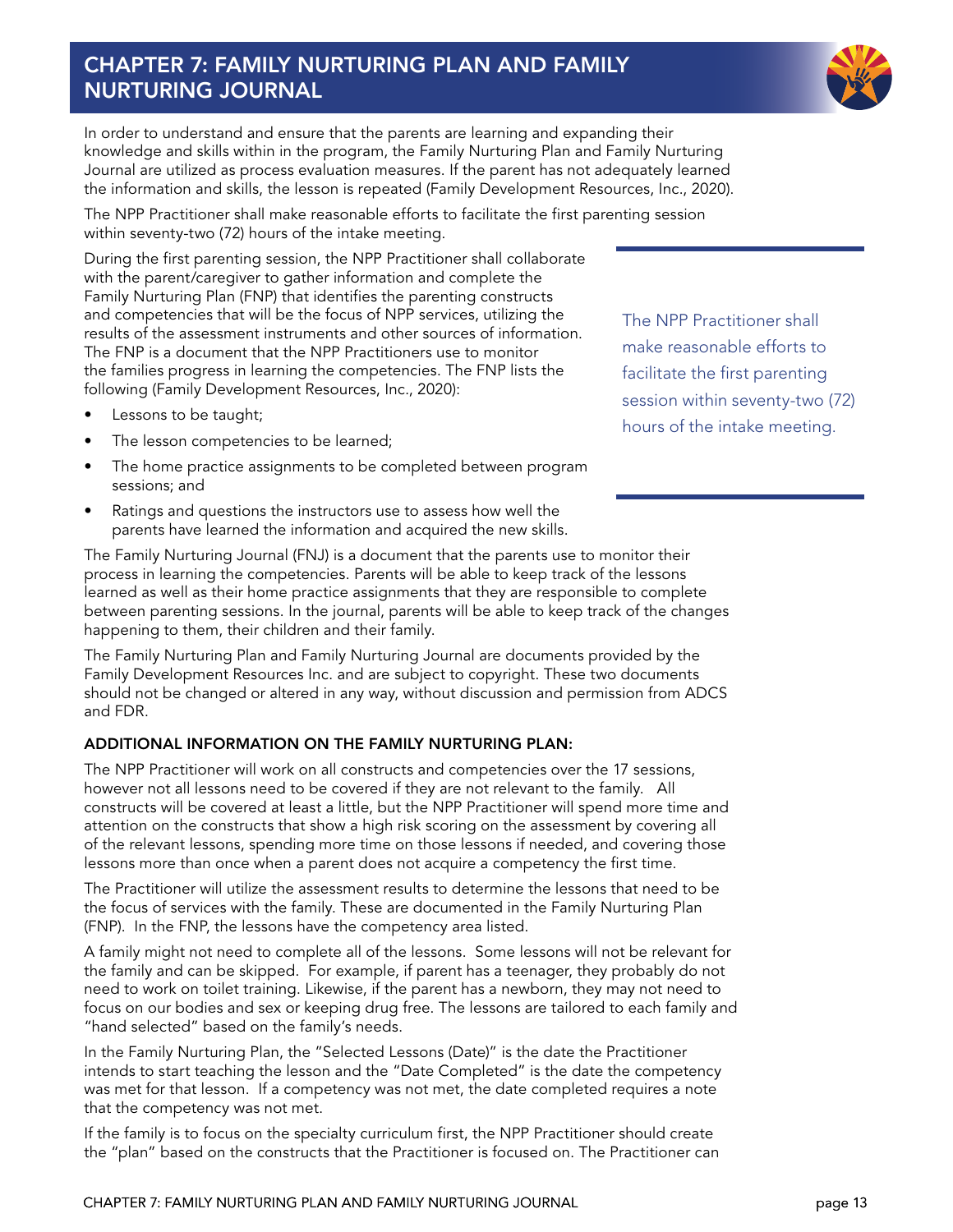<span id="page-16-0"></span>use the blank FNP forms at the end of the Nurturing Skills For Families FNP to customize the sessions and write notes. When using specialty/supplemental curriculum, the Practitioner should find the best match between those lessons and the lessons on the FNP. In the Weekly Progress Reports, document what specialty lessons/assignments were completed. The FNP is filled out throughout services to document the family's progress as lessons are completed.

The Family Nurturing Plan shall be uploaded within ten (10) business days of completion of the first parenting session and upon completion of the entire FNP.

#### ADDITIONAL INFORMATION ON THE FAMILY NURTURING JOURNAL:

The FNJ is for the parent to keep track of their own progress. The FNJ is strongly recommended, but optional for the family. It is strongly recommended that Practitioners print out the specific pages of the FNJ for that week's lesson, and provide it to the family to keep. It is not collected by the Practitioner and should not be uploaded in Guardian, as it is solely for the family to keep track of their own progress if they choose to.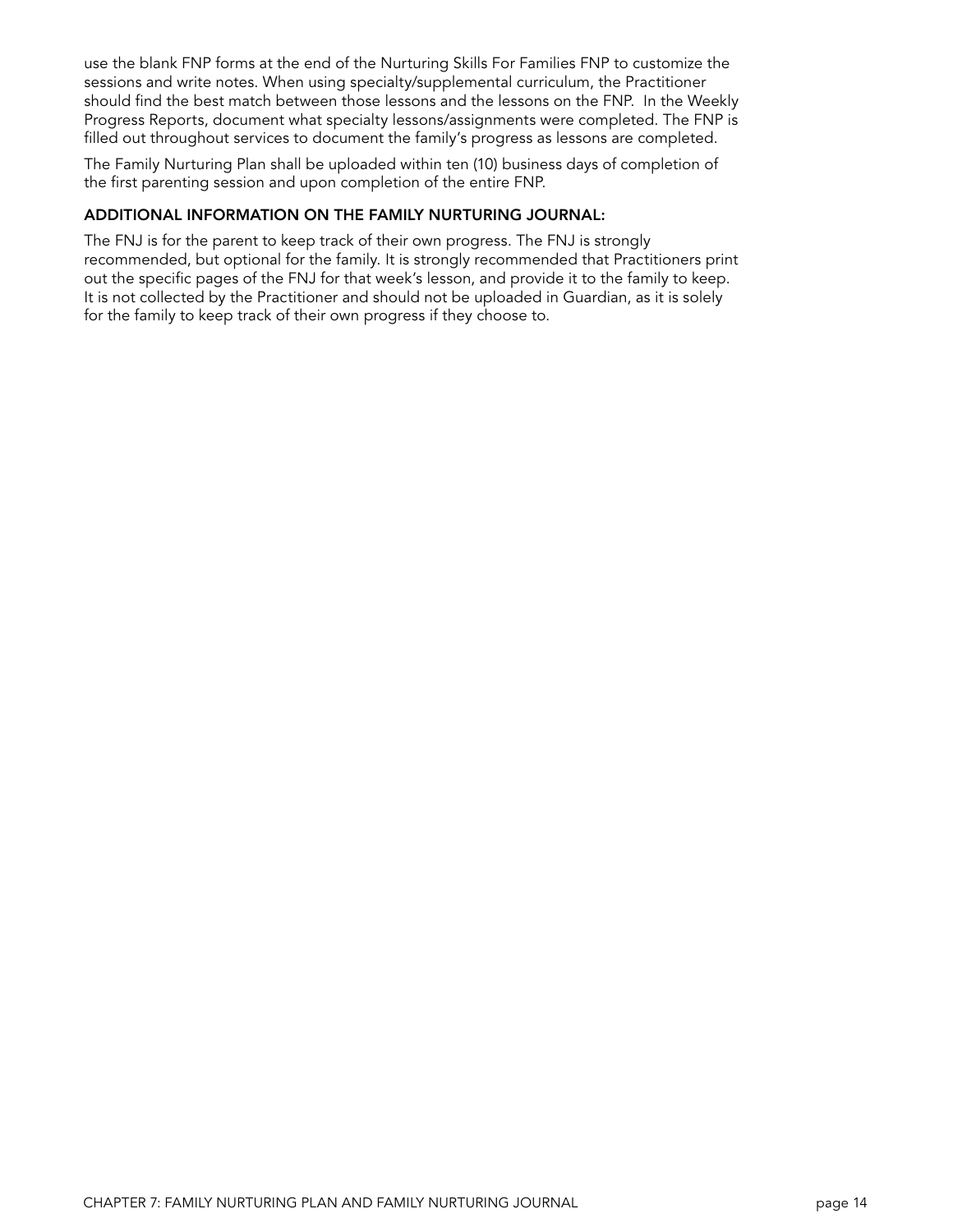# <span id="page-17-0"></span>CHAPTER 8: PARENTING SESSIONS

parenting sessions to coincide.



The sessions are very structured, which provides a sense of predictability. The structure, however, relies very little on lecture as a method of instruction. Rather, concepts are taught experientially, through activities, which pique the curiosity, empower the self, and are entertaining and pleasurable. (Bavolek, S & Kaplan, F., 2007).

Starting with the second parenting session, the NPP Practitioner shall observe the parent and child in a planned nurturing activity, during a time that the parent and child are scheduled to be together. The NPP Practitioner shall communicate with the parent/caregiver; and the caregiver or provider supervising parenting time (when applicable); to identify dates, times, and locations when the parent and child are scheduled to be together and schedule

The NPP Practitioner will make concerted efforts to observe the nurturing activity in-person. The observation may occur in the parent's home or another location, and during supervised or unsupervised parenting time.

The NPP Practitioner shall meet with the parent/caregiver one (1) time per week for two (2) hours, over a maximum of 120 days (17 weeks) to include:

- (a) One (1) hour of parenting support that includes education (coaching) and nurturing activity preparation, with approximately thirty (30) minutes for each, held with the parent only. The parenting support session shall occur prior to the nurturing activity observation, preferably immediately before the parent-child nurturing activity or on the same day.
- (b) Thirty (30) minutes of parent-child observation, to include a nurturing activity where the parent/caregiver can apply learning from the parenting support and/or education.
- (c) Thirty (30) minutes of parent-only debriefing session to occur immediately following the nurturing activity whenever possible, and within no more than four (4) hours of the nurturing activity. The parent-only debriefing session may occur via video conference if an in-person session is not possible within the required timeframe.

All parenting sessions shall directly relate to the parenting constructs and competencies, as documented in the Family Nurturing Plan.

The NPP Practitioner shall observe, monitor, and assess the parent/caregiver's parenting skills, and provide needs-specific coaching adaptable to the parent/caregiver's needs following each parenting session, including processing and utilizing a strengths-based approach to evaluate the success of the parent/caregiver's use of appropriate expectations, empathy towards the child's needs, alternatives to corporal punishment, appropriate parent- child family roles, support for the child's power and independence, and nurturing activities.

When the child resides in the home, the NPP Practitioner shall conduct parenting sessions at the parent/caregiver's home. When the child resides in out-of-home care, the NPP Practitioner shall conduct parent educational sessions at the parent/caregiver's home or the location where parent-child observation will occur, unless virtual sessions have been approved by DCS or DCS has approved an alternative location due to a safety concern for professionals entering the home.

All sessions are documented in the weekly progress report. The NPP Practitioner shall complete each parent session in its entirety and shall not end early unless there is a safety, behavioral, or cognitive issue with the parent/caregiver and the parent/caregiver would not be able to benefit from the session. If an issue of this type occurs, the NPP Practitioner must document the issue in the Weekly Progress Report and notify the DCS Specialist within twenty-four (24) hours.

Starting with the second parenting session, the NPP Practitioner shall observe the parent and child in a planned nurturing activity, during a time that the parent and child are scheduled to be together.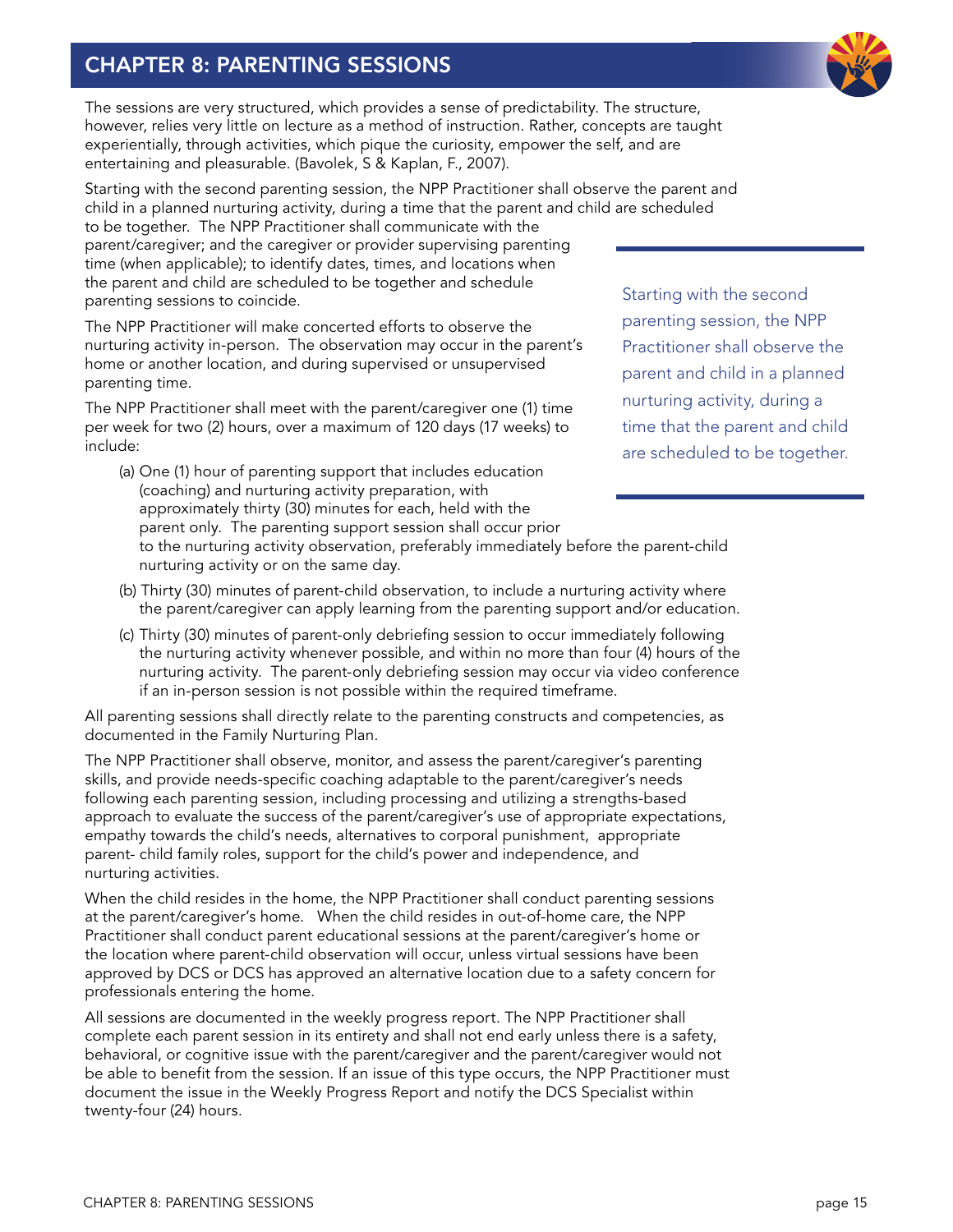<span id="page-18-0"></span>Virtual parenting sessions may occur with prior approval by DCS. The delivery method of NPP shall be determined by DCS. Delivery via virtual platform must have prior approval by DCS.

The curriculum teaches parents how to: (Bavolek & Kaplan, 2007):

- Handle feelings
- Communicate needs
- Be empathic
- Take charge of one's own behavior
- Have warm interactions and fun with others
- Establish nurturing routines for regular family affairs such as bed and mealtimes
- Handle stress and anger
- Gain a sense of personal power and positive self-esteem
- Give and receive healthy touch, and
- Replace hitting and yelling with more effective discipline techniques (such as redirection, baby-proofing, time-out, choices and consequences, problem-solving, verbal management, praise, and family rules).

The service delivery schedule should be as follows:

- (a) Week 1 shall include initial outreach and intake meeting with the parent/caregiver;
- (b) Weeks 2-8 and 10-16 shall include weekly parent sessions with the parent/caregiver;
- (c) Week 9 shall be conducted as the mid-point meeting with the parent/caregiver; and
- (d) Week 17 shall be conducted as the service closure meeting with the parent/caregiver

During Week 9, the NPP Practitioner shall conduct a mid-point session. This week's parenting session shall continue as normal; including the parent education and coaching, parent/child nurturing activity, and the parent-only debriefing. The NPP Practitioner shall discuss the parent/caregiver's progress towards achieving the identified NPP Parenting Constructs and Competencies with the DCS Specialist via telephone, to ensure that continued services are beneficial for the family. If progress is not being made, the parent/caregiver is not receiving the full benefit of NPP services at this time, and/or it is determined that services should not continue, and the DCS Specialist approves, continue to Service Closure.

\*In cases with DCS involvement the Midpoint pay point is inclusive of the Week 9 parenting session\*.

#### PROGRAM WORKBOOKS:

The NPP Practitioner shall provide the NPP program to the family in sequence and in entirety, using the following NPP approved workbooks:

- (a) Nurturing Skills for Families;
- (b) Easy Reader; or
- (c) one of the following NPP specialty program workbooks, when it meets the needs of the family:
	- Families in Substance Abuse Treatment and Recovery, and/or
	- Nurturing Fathers Program, and/or
	- Nurturing Parenting Program Supplement for African American Families, and/or
	- Gay, Lesbian, Bisexual and Transgender Families Supplemental Lesson, and/or
	- Blending Traditional Native American Beliefs and Practices with Nurturing Parenting Supplemental Lesson.

Nurturing Skills for Families is a model of the Nurturing Programs that is designed to provide flexibility to meet the needs of the families.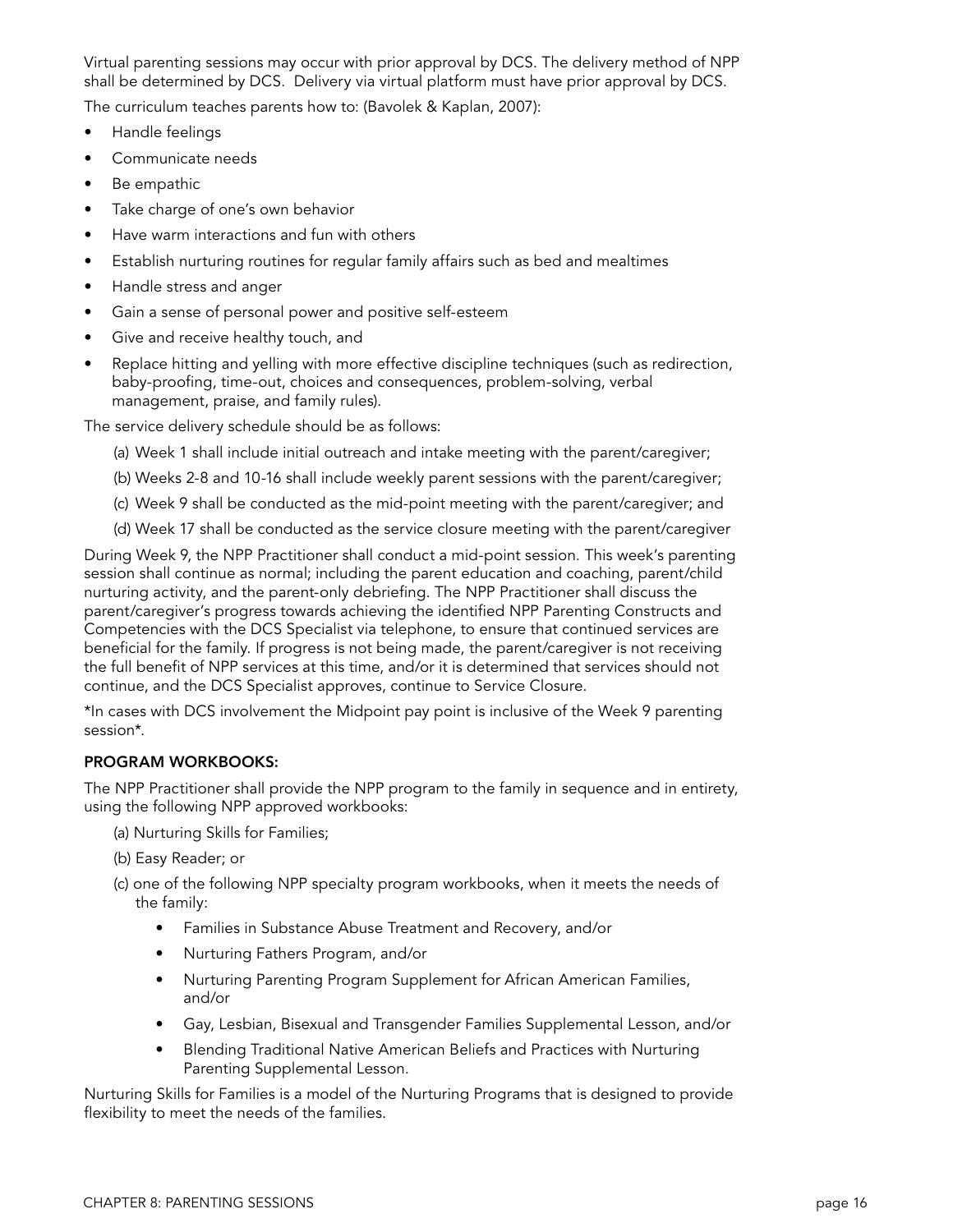<span id="page-19-0"></span>The Easy Reader Parent Handbook is a simplified version of the Parent Handbook and can be utilized for parents that have difficulty reading or have cognitive delays. This book is delivered in a more visual way, with more pictures, but has the same content.

Each specialty and supplemental lesson has its' own workbook that is utilized.

#### ADDITIONAL INFORMATION ABOUT WORKBOOKS:

Every workbook and lesson has their own specific homework packets that a family can work on; depending on their needs. They are outlined in the workbooks. It is outlined in the Family Nurturing Plan what the homework should be or could be each week. The NPP Practitioner can also create a homework assignment that is in alignment with the lesson content that was just taught (such as when a lesson is being repeated).

#### ADDITIONAL INFORMATION ABOUT COORDINATION WITH PARENTING TIME:

NPP Practitioners spend 30 minutes weekly with parents and children together, which will require they attend 30 minutes of the scheduled parenting time. It will be the responsibility of the NPP Practitioner to learn from the parent, DCS Specialist, or person supervising the parenting time (if it is supervised) when and where parenting time will occur. Scheduling of NPP services must not disrupt or delay the scheduled parenting time.

NPP Practitioners do not provide transportation to children or parents, and do not supervise parenting time. If the parenting time is supervised, the person supervising parenting time will perform their role just as they do when the NPP Practitioner is not present.

If the parent is receiving SVO services, the Department will prioritize assignment of the NPP referral to the agency providing SVO services so that service coordination is easier. If that is not possible, DCS will not reassign the SVO referral to the NPP agency because continuity of service providers is important to the child and parent.

It will be the responsibility of the NPP Practitioner to arrange to attend parenting time when and where it is occurring. The SVO provider should not be asked to reschedule parenting time, and under no circumstances should parenting time be delayed or disrupted. Parents typically have two hours of parenting time on two different days in each week, so there is some flexibility. NPP agencies should obtain the parenting time plan so this can be considered when assigning referrals.

NPP lessons must be taught in sequence and in its' entirety. Each session, regardless of the length, should allow enough time for the parent to practice the skill before the next scheduled Parenting Time. If the NPP Practitioner is not able to complete the nurturing activity during scheduled parenting time, due to a cancellation of parenting time, the Practitioner should not conduct two nurturing activities the following week. The next week's activity can be designed to practice more than one lesson, and a single parenting time session can be the focus of more than one educational session. Some options to consider are:

- the family will receive the next lesson at the next scheduled parenting time,
- the family will receive two lessons at the next scheduled parenting time; if appropriate

If parents are canceling Parenting Support Sessions frequently, the Practitioner should communicate with the DCS Specialist to ensure that the parents understand the importance of consistent engagement and participation in all aspects of the Nurturing Parenting Program. If the NPP Practitioner canceled the session, a second session in the following week should be offered to the family.

#### ADDITIONAL INFORMATION: PARENT SUPPORT AND EDUCATION

Parent Support is the time when the NPP Practitioner teaches and coaches the parent, and prepares the parent for the Nurturing Activity during parenting time.

Multiple lessons and sub-lessons can be worked on during the same session. The Practitioner should be mindful of not overwhelming the parents and ensure that enough time is spent on each lesson so parents can comprehend and give feedback on the material being reviewed.

If a parent does not demonstrate an increased understanding of the competency, there are some options to consider. The lesson does not need necessarily need to be repeated verbatim. The family should be encouraged to read the content and be more interactive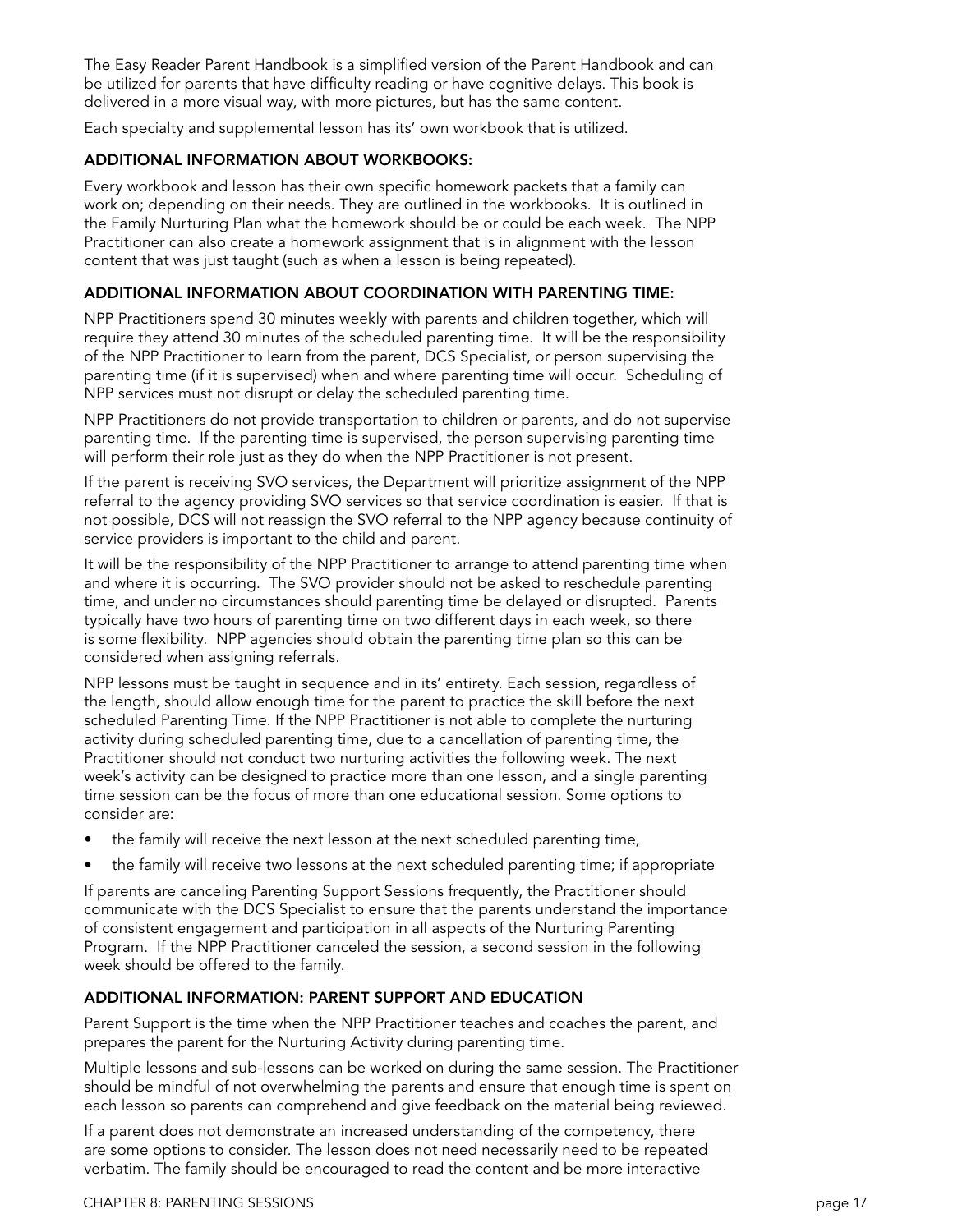<span id="page-20-0"></span>during the Parenting Support sessions. When there is a part of the lesson that the parent may not understand, the NPP Practitioner and the parent can spend more time on that section.

Reviewing the Easy Reader with the family can help if the parent is a visual learner. NPP Practitioners should not provide the Easy Reader workbook to the family if just one lesson is being re-explored with this method, but the NPP Practitioner can show the parent the Easy Reader Workbook lesson for review during that session.

In addition, many of the competencies have multiple lessons. If the parent does not pass that competency, the Practitioner is encouraged to teach a different lesson in that competency and then circle back around to the original lesson that they were struggling with.

The documentation of Parenting Support includes but is not limited to; the competency being discussed, the lesson/construct reviewed, brief dialogue between the parent and NPP Practitioner (the dialogue should give the reader a clear understanding on whether or not the parent is comprehending what is being discussed), and the plan for the next lesson. There are no specific questions that need to be answered in the documentation.

#### PARENT ONLY DEBRIEFING

The debrief session is a time to share observations with the parent, support the parent to reflect on the positives and negatives about the session, and plan or problem solve for next parenting time session. The debrief session is a time to model empathy.

The documentation for the Debrief Session shall include, but is not limited to, a summary of what was discussed during the debrief session (including Practitioner's feedback and parent's feedback), and the needs-specific coaching based on the NPP Practitioner's observations of the parent's interactions and conversations with the child during the parenting time.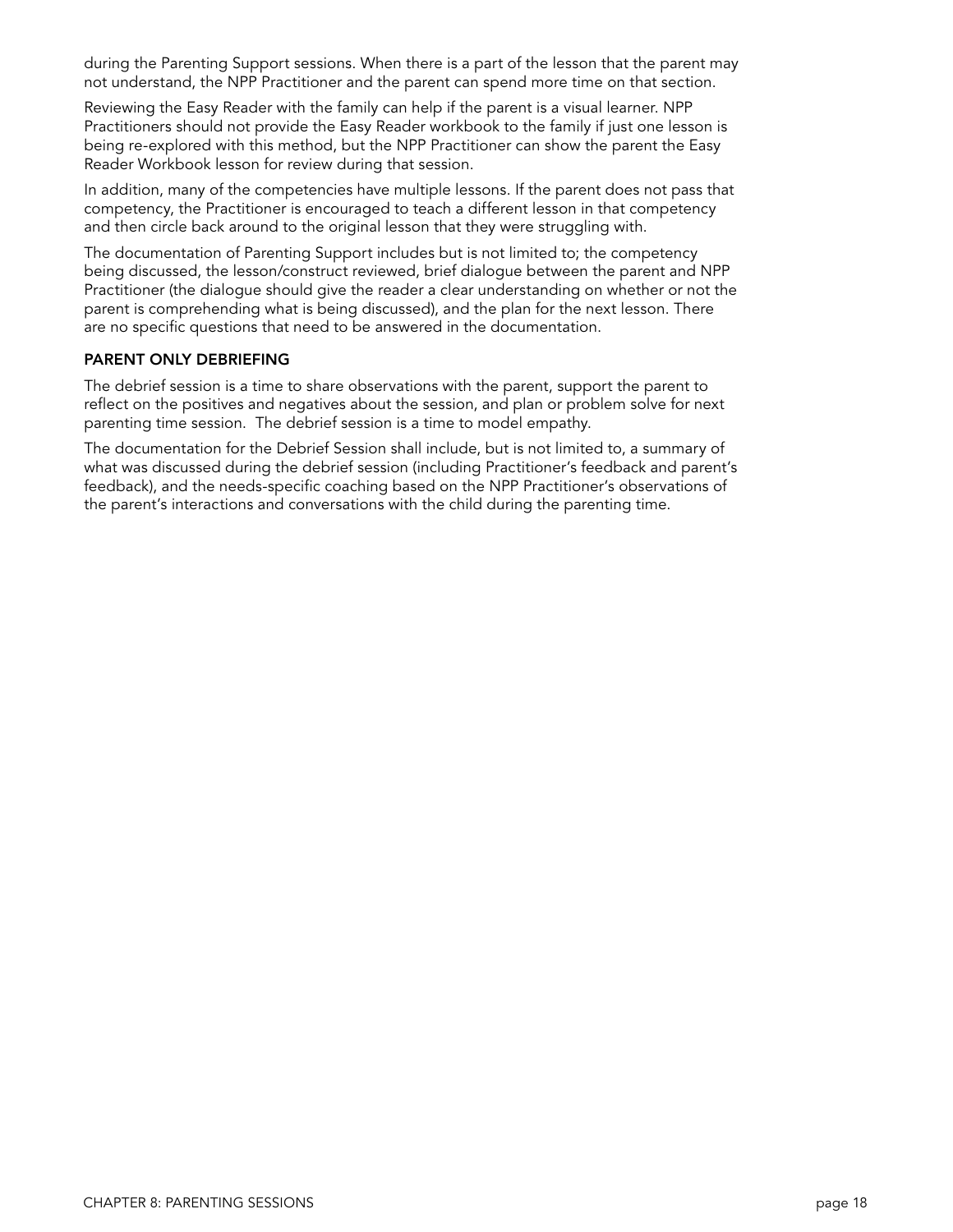# <span id="page-21-0"></span>CHAPTER 9: REASSESSMENT OF SERVICES

The NPP Practitioner will reassess the family two weeks prior to the end of the service authorization to determine if services should close or continue. The NPP Practitioner will re-administer the appropriate assessment instruments. The NPP Practitioner must assess all progress and behavior changes to identify an overall level of achievement, utilizing Outcome Evaluation Methods. This includes the results of The Adult-Adolescent Parenting Inventory (AAPI-2), The Parenting Attitudes About Parenting Teens Inventory (PARTI), Nurturing Skills Competency Scale - Short Form (NSCS-SF), Session Evaluation Forms, Family Nurturing Plan, Home Practice Check-Ins and Family Logs.

The NPP Practitioner shall include the following information in the NPP Reassessment Summary and submit it to the DCS Specialist for review:

- (a) date prior assessment instruments completed;
- (b) date current assessment instruments completed;
- (c) comparison of changes from initial and reassessment results;
- (d) summary of activities;
- (e) assessment of parenting constructs;
- (f) NPP recommendation about service closure or continuation;
- (g) signatures.

When reassessing the need of services, the NPP Practitioner should utilize the Outcome Evaluation methods and determine the level of progress for each parenting construct. There are five levels of progress:

- 1. Change/UBSMART goal achieved
- 2. Substantial change has occurred
- 3. Some change has occurred
- 4. Minimal or no change has occurred
- 5. Risk or safety issue worsening

*Refer to Exhibit 9.2 for Goal Progress Classifications*

#### NURTURING PARENTING PROGRAM SERVICE CONTINUATION

If a family does not have an open DCS case and was referred to NPP as part of Aftercare Planning and Services, the family will not be eligible for continuation of NPP beyond the initial service authorization period.

Continuation of services requires approval by DCS. NPP services may be approved and referred to continue in 90 day increments when there has not been sufficient change related to the reason for DCS involvement, family members are attending appointments and actively participating in NPP services, and either:

- (a) the family has not completed the lessons by the end of the service authorization period; or
- (b )the NPP assessment indicates the parent/caregiver would benefit from additional lessons.

The NPP Reassessment Summary shall be utilized as the referral form for continued NPP service. Continuation of services requires approval by DCS, at the levels listed below:

- First Reassessment and Continuation- DCS Supervisor
- Second and Third Reassessment and Continuation- DCS Program Manager
- Continuation services after twelve months requires an approval by the DCS Program Administrator.

*A blank Nurturing Parenting Program Reassessment Summary can be found in Exhibit 9.1*

When reassessing the need of services, the NPP Practitioner should utilize the Outcome Evaluation methods and determine the level of progress for each behavioral goal.

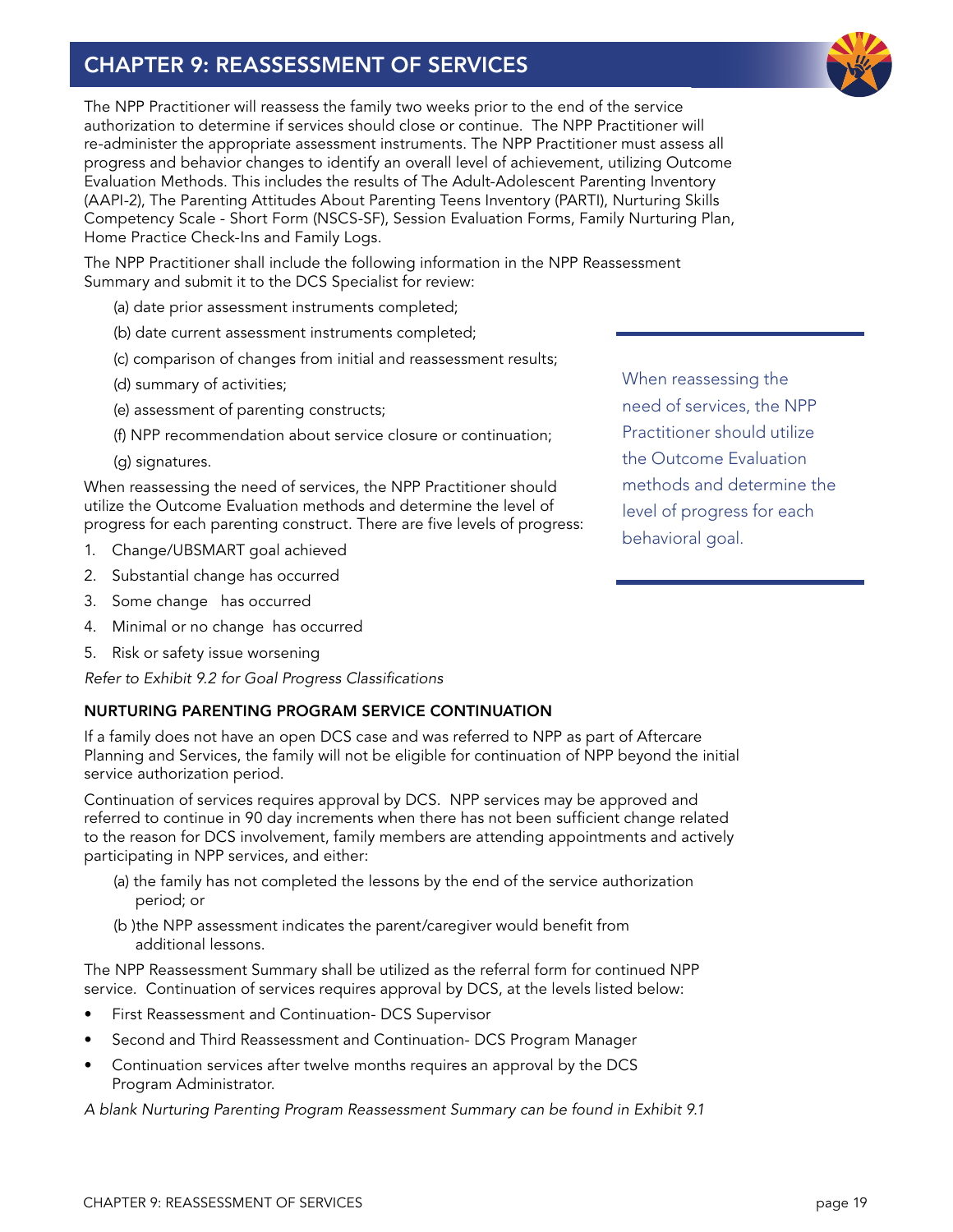<span id="page-22-0"></span>

| <b>Family Information</b>                                                      |                                                                                                                  |  |
|--------------------------------------------------------------------------------|------------------------------------------------------------------------------------------------------------------|--|
|                                                                                |                                                                                                                  |  |
| <b>Case Person</b>                                                             | Person ID                                                                                                        |  |
| <b>NPP Procfitioner</b>                                                        | Phone No.                                                                                                        |  |
| Approval Date                                                                  | DCS Specialist                                                                                                   |  |
| Approval dates are the dates each document was approved by the NPP Supervisor. |                                                                                                                  |  |
| Prior Assessment Instruments Completed                                         |                                                                                                                  |  |
|                                                                                |                                                                                                                  |  |
| Adult Adolescent Parenting Inventory (AAPI-2)                                  |                                                                                                                  |  |
| Parenting Attitudes About Raising Teens Inventory (PARTI)                      |                                                                                                                  |  |
| Nurturing Skills Competency Scales Short Form (NSCS-SF)                        |                                                                                                                  |  |
| <b>Current Assessment Instruments Completed</b>                                |                                                                                                                  |  |
|                                                                                | Adult Adolescent Parenting Inventory (AAPI-2) encourage and contain accommodation of the contained accommodation |  |
|                                                                                |                                                                                                                  |  |
|                                                                                |                                                                                                                  |  |
|                                                                                |                                                                                                                  |  |
|                                                                                |                                                                                                                  |  |
|                                                                                |                                                                                                                  |  |
|                                                                                |                                                                                                                  |  |
|                                                                                |                                                                                                                  |  |
|                                                                                |                                                                                                                  |  |
|                                                                                |                                                                                                                  |  |
|                                                                                |                                                                                                                  |  |
|                                                                                |                                                                                                                  |  |
|                                                                                |                                                                                                                  |  |
|                                                                                |                                                                                                                  |  |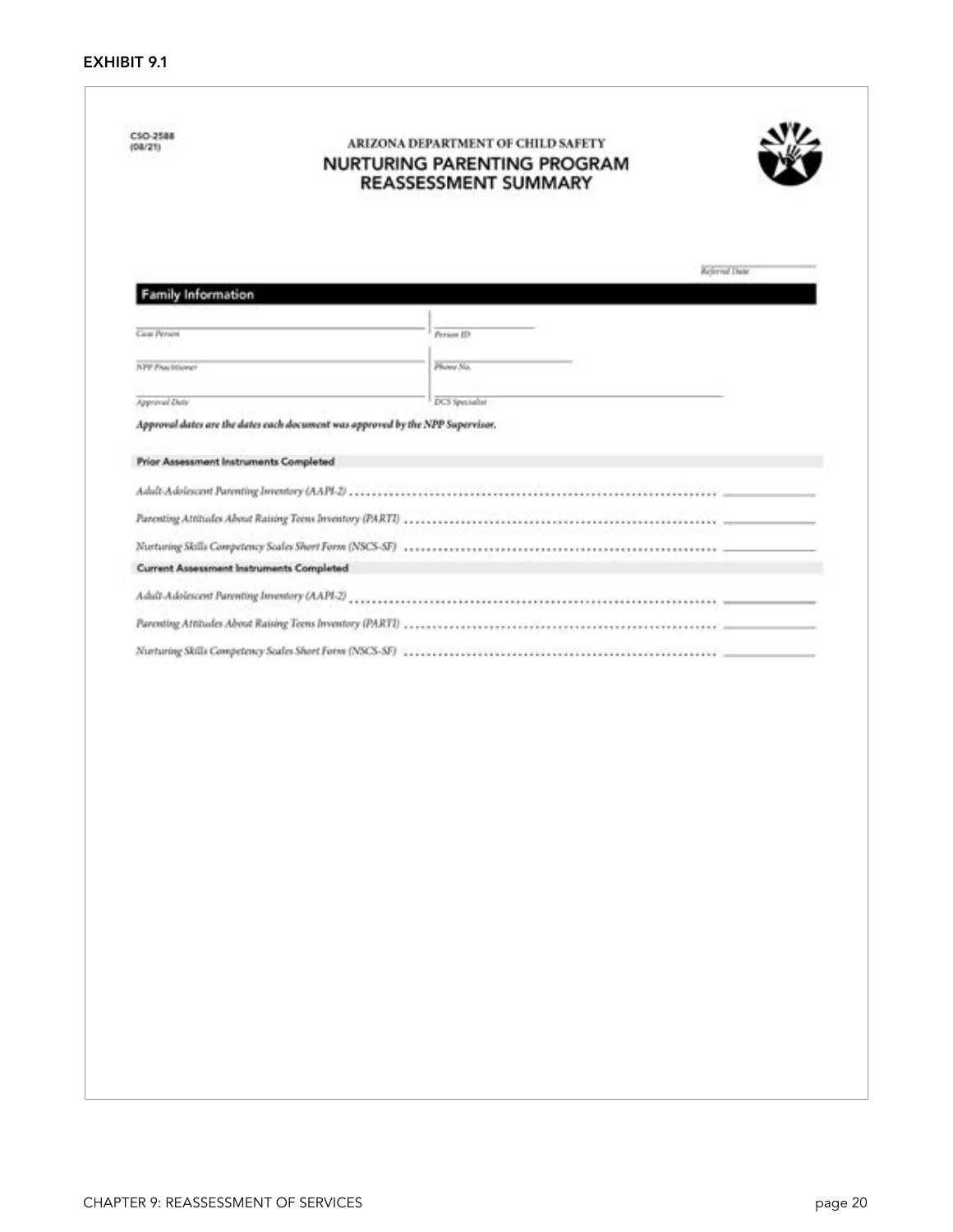<span id="page-23-0"></span>

| CSO-2588<br>(08/21)<br>Page 2                                                                                                                                                                                                                                                                                                                                                      |                                        |                                           | ARIZONA DEPARTMENT OF CHILD SAFETY<br><b>NURTURING PARENTING PROGRAM</b><br><b>REASSESSMENT SUMMARY</b> |                                        |                                           |                                              |
|------------------------------------------------------------------------------------------------------------------------------------------------------------------------------------------------------------------------------------------------------------------------------------------------------------------------------------------------------------------------------------|----------------------------------------|-------------------------------------------|---------------------------------------------------------------------------------------------------------|----------------------------------------|-------------------------------------------|----------------------------------------------|
| <b>Comparison of Assessment Instruments</b><br>If this is the first re-assessment, current roussesment scores are compared with those from the initial assessment. If this is the second or later reassessment, scores<br>are compared with those from the prior assessment. This allows for changes over the mest recent service period to be the focus of evaluation.            |                                        |                                           |                                                                                                         |                                        |                                           |                                              |
| If more than one parent/caregiver completed the assessment instruments, the following chart should be completed separately for each individual. If the parents/<br>caregivers provided different information, explore and analyze the differences.<br>If the PARTI is not relevant to the family based on the age(s) of the child(res), do not include that assessment instrument. |                                        |                                           |                                                                                                         |                                        |                                           |                                              |
| Adult-Adolescent Parenting Inventory (AAPI-2) Scales                                                                                                                                                                                                                                                                                                                               |                                        |                                           | <b>Prior Assessment</b>                                                                                 |                                        | <b>Current Assessment</b>                 |                                              |
| Inappropriate expectations of children                                                                                                                                                                                                                                                                                                                                             |                                        |                                           |                                                                                                         |                                        |                                           |                                              |
| Parental lack of empathic awareness of children's needs                                                                                                                                                                                                                                                                                                                            |                                        |                                           |                                                                                                         |                                        |                                           |                                              |
| Strong belief in the use and value of corporal punishment<br>as a means of discipline                                                                                                                                                                                                                                                                                              |                                        |                                           |                                                                                                         |                                        |                                           |                                              |
| Reversing parent-child role responsibilities                                                                                                                                                                                                                                                                                                                                       |                                        |                                           |                                                                                                         |                                        |                                           |                                              |
| Oppressing children's power and independence                                                                                                                                                                                                                                                                                                                                       |                                        |                                           |                                                                                                         |                                        |                                           |                                              |
| <b>Total Score</b>                                                                                                                                                                                                                                                                                                                                                                 |                                        |                                           |                                                                                                         |                                        |                                           |                                              |
|                                                                                                                                                                                                                                                                                                                                                                                    |                                        | <b>Prior Assessment</b>                   |                                                                                                         |                                        | <b>Current Assessment</b>                 |                                              |
| <b>Parenting Attitudes</b><br><b>About Raising Teens</b><br><b>Inventory (PARTI)</b>                                                                                                                                                                                                                                                                                               | No. Items<br>Parent/Child<br>agreed on | No. Items<br>Parent/Child<br>disagreed on | No. items<br>Parent/Child<br>uncertain about                                                            | No. Items<br>Parent/Child<br>agreed on | No. Items<br>Parent/Child<br>disagreed on | No. Items<br>Parent/Child<br>uncertain about |
| Psycho-Social<br>Development                                                                                                                                                                                                                                                                                                                                                       |                                        |                                           |                                                                                                         |                                        |                                           |                                              |
| Giving and receiving<br>respect and dignity                                                                                                                                                                                                                                                                                                                                        |                                        |                                           |                                                                                                         |                                        |                                           |                                              |
| Working with the teen in<br>establishing discipline                                                                                                                                                                                                                                                                                                                                |                                        |                                           |                                                                                                         |                                        |                                           |                                              |
| Teen roles and<br>responsibilities within the<br>family                                                                                                                                                                                                                                                                                                                            |                                        |                                           |                                                                                                         |                                        |                                           |                                              |
| Empowering teens in<br>making healthy choices                                                                                                                                                                                                                                                                                                                                      |                                        |                                           |                                                                                                         |                                        |                                           |                                              |
| <b>Total Score</b>                                                                                                                                                                                                                                                                                                                                                                 |                                        |                                           |                                                                                                         |                                        |                                           |                                              |
| Nurturing Skills Competency Scales Short Form (NSCS-SF)                                                                                                                                                                                                                                                                                                                            |                                        |                                           | <b>Prior Assessment</b>                                                                                 |                                        |                                           | <b>Current Assessment</b>                    |
| A. About me                                                                                                                                                                                                                                                                                                                                                                        |                                        |                                           |                                                                                                         |                                        |                                           |                                              |
| E. My knowledge of nurturing parenting                                                                                                                                                                                                                                                                                                                                             |                                        |                                           |                                                                                                         |                                        |                                           |                                              |
| F. My utilization of nurturing parent skills                                                                                                                                                                                                                                                                                                                                       |                                        |                                           |                                                                                                         |                                        |                                           |                                              |
|                                                                                                                                                                                                                                                                                                                                                                                    |                                        |                                           |                                                                                                         |                                        |                                           |                                              |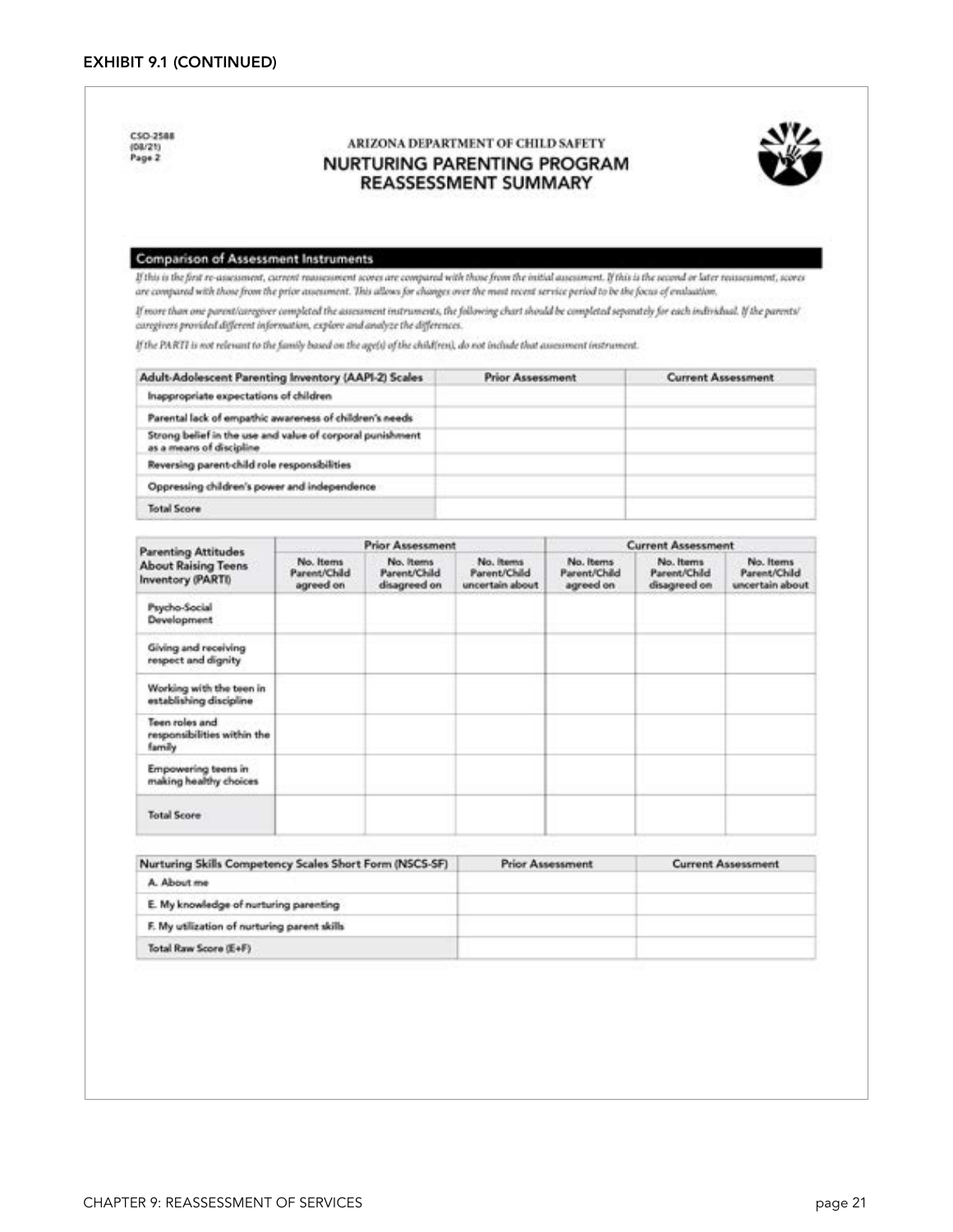<span id="page-24-0"></span>

| CSO-2588<br>(00/21)<br>Page 3 | ARIZONA DEPARTMENT OF CHILD SAFETY<br>NURTURING PARENTING PROGRAM<br>REASSESSMENT SUMMARY                                                                                     |  |
|-------------------------------|-------------------------------------------------------------------------------------------------------------------------------------------------------------------------------|--|
| <b>Summary of Activities</b>  |                                                                                                                                                                               |  |
|                               | Summarize the activities of the family and the NPP Practitioner during the service period.<br>(3) Summarize the family's participation in, and results of the NPP activities. |  |
|                               |                                                                                                                                                                               |  |
|                               |                                                                                                                                                                               |  |
|                               |                                                                                                                                                                               |  |
|                               |                                                                                                                                                                               |  |
|                               |                                                                                                                                                                               |  |
|                               |                                                                                                                                                                               |  |
|                               |                                                                                                                                                                               |  |
|                               | <sup>(b)</sup> Discuss the family's view of progress and change.                                                                                                              |  |
|                               |                                                                                                                                                                               |  |
|                               |                                                                                                                                                                               |  |
|                               |                                                                                                                                                                               |  |
|                               |                                                                                                                                                                               |  |
|                               |                                                                                                                                                                               |  |
|                               |                                                                                                                                                                               |  |
|                               |                                                                                                                                                                               |  |
|                               |                                                                                                                                                                               |  |
|                               | C Summarize the NPP Practitioner's activities with the family during the service period.                                                                                      |  |
|                               |                                                                                                                                                                               |  |
|                               |                                                                                                                                                                               |  |
|                               |                                                                                                                                                                               |  |
|                               |                                                                                                                                                                               |  |
|                               |                                                                                                                                                                               |  |
|                               |                                                                                                                                                                               |  |
|                               |                                                                                                                                                                               |  |
|                               |                                                                                                                                                                               |  |
|                               |                                                                                                                                                                               |  |
|                               |                                                                                                                                                                               |  |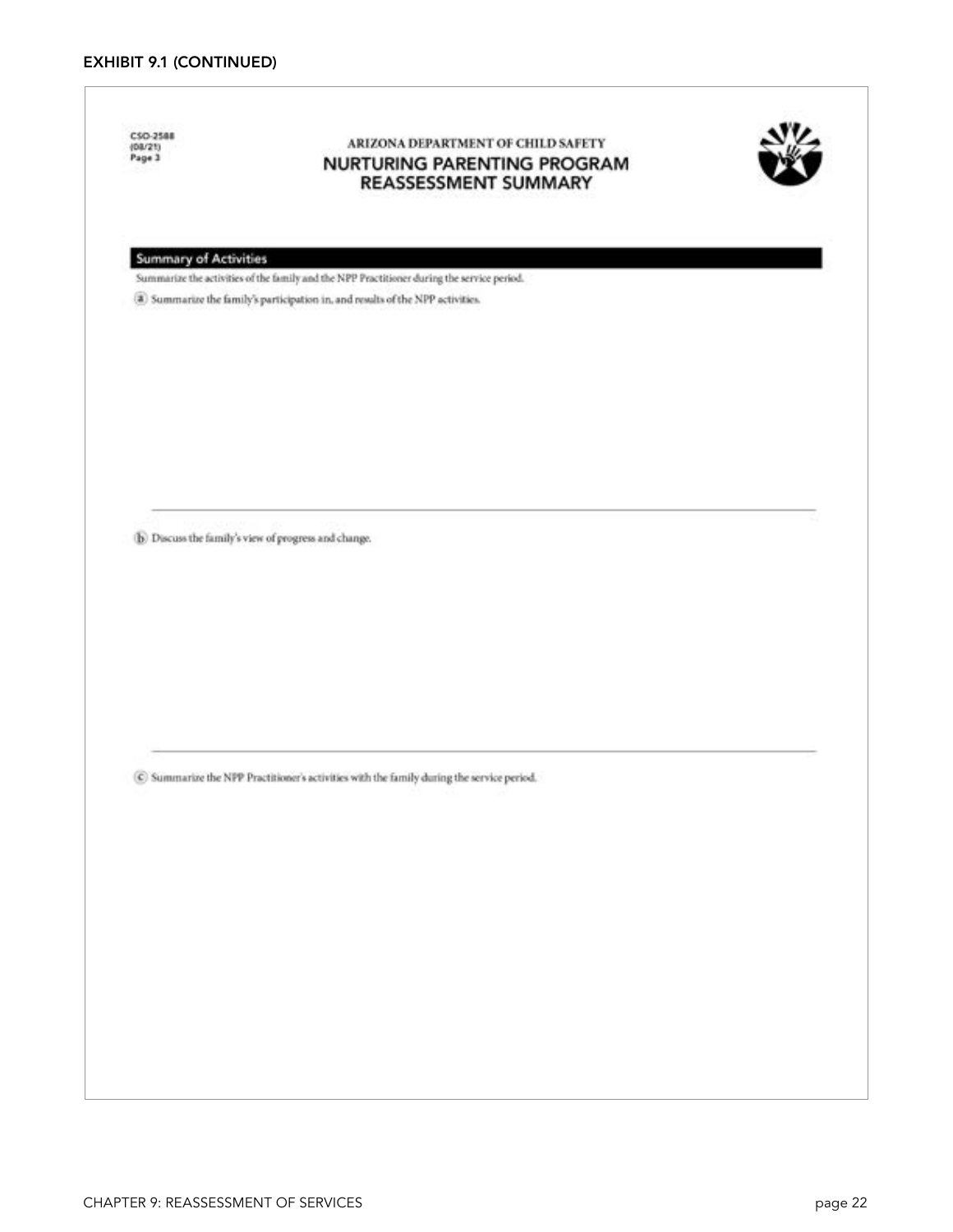<span id="page-25-0"></span>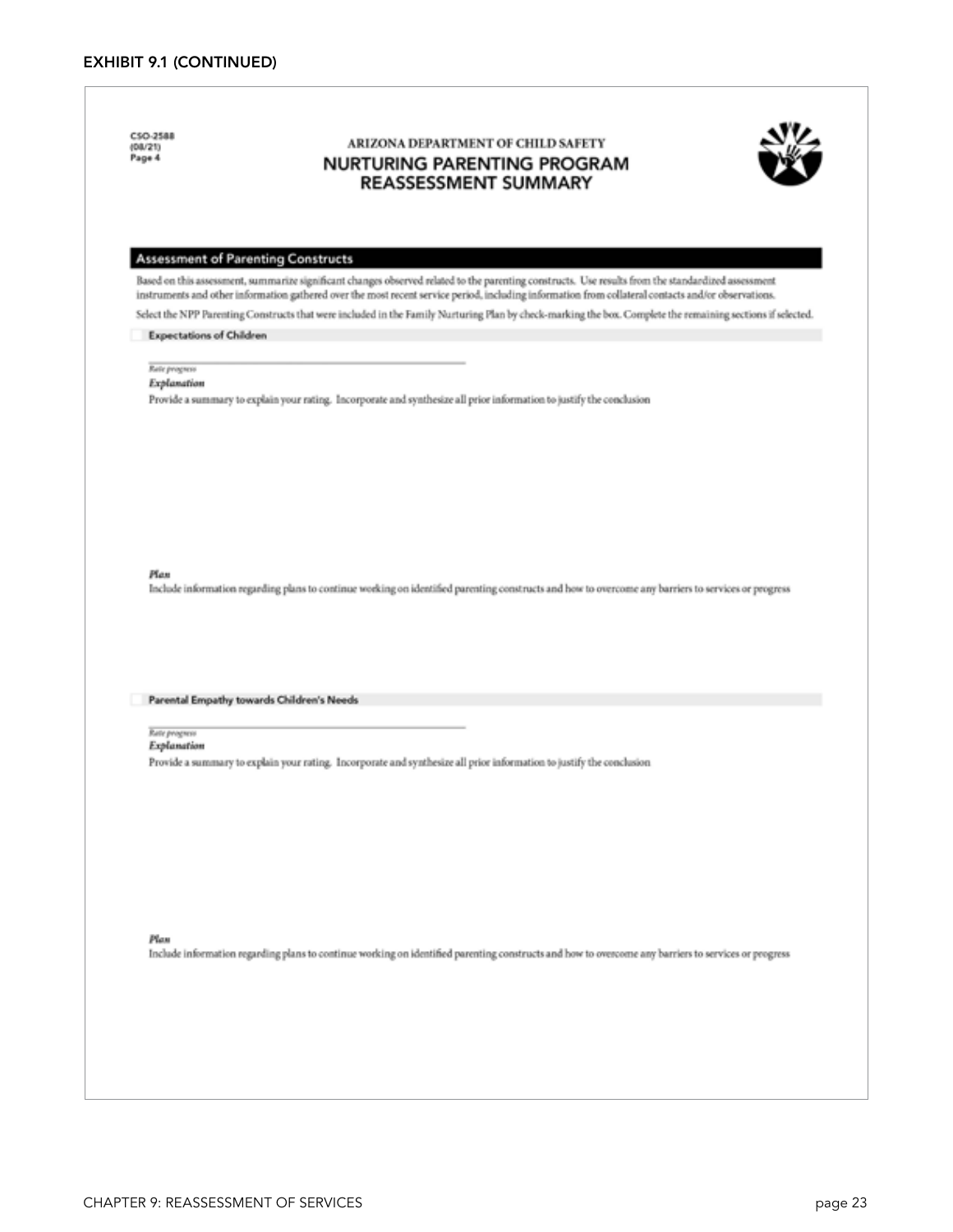<span id="page-26-0"></span>CSO-2588 ARIZONA DEPARTMENT OF CHILD SAFETY (08/21)<br>Page 5 **NURTURING PARENTING PROGRAM REASSESSMENT SUMMARY** Assessment of Parenting Constructs ~ continued Non-violent Discipline **Rete progress** Explanation Provide a summary to explain your rating. Incorporate and synthesize all prior information to justify the conclusion Plan Include information regarding plans to continue working on identified parenting constructs and how to overcome any barriers to services or progress **Parent-Child Family Roles Rate progress** Explanation Provide a summary to explain your rating. Incorporate and synthesize all prior information to justify the conclusion Plan Include information regarding plans to continue working on identified parenting constructs and how to overcome any barriers to services or progress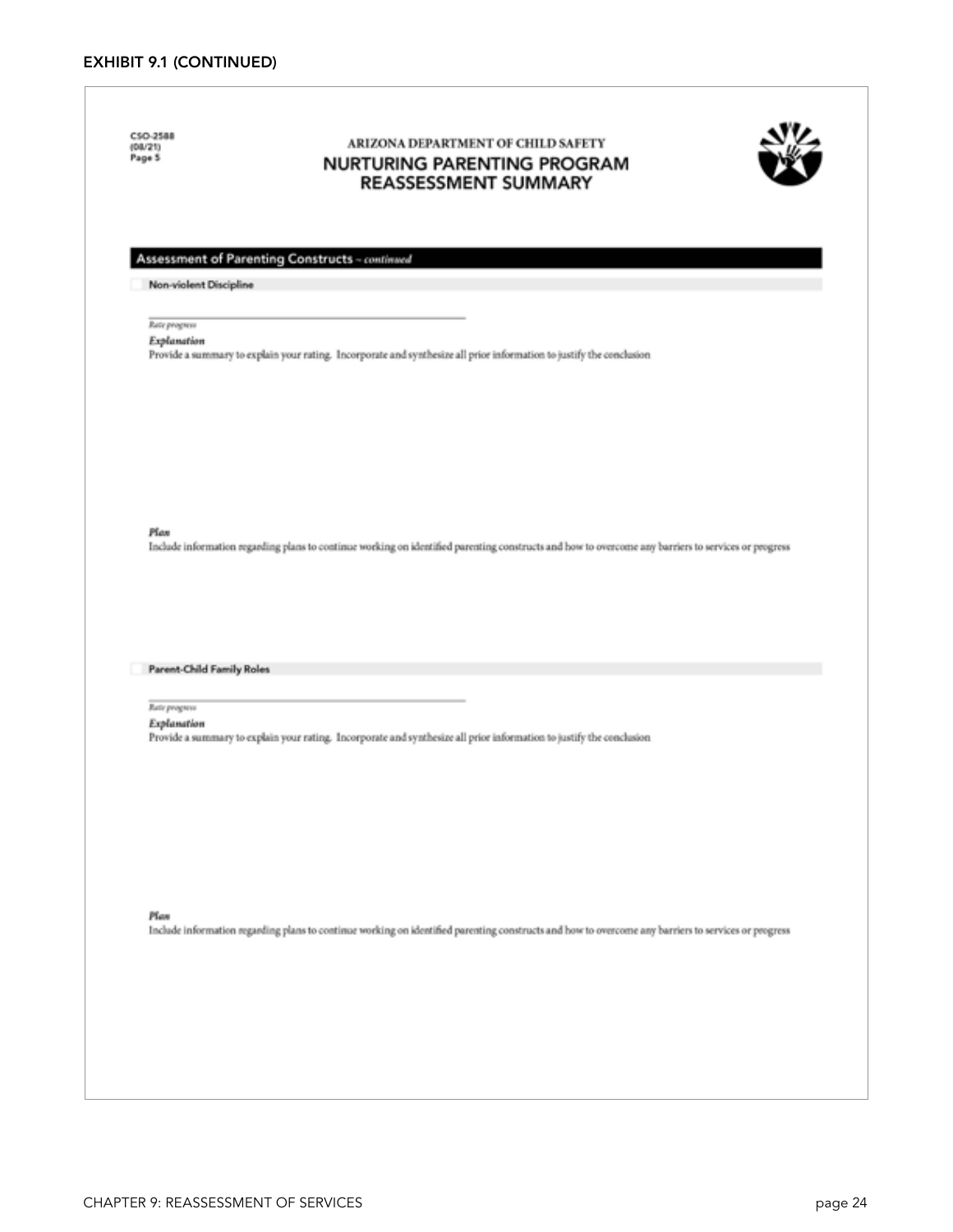<span id="page-27-0"></span>

| Page 6                                                             | ARIZONA DEPARTMENT OF CHILD SAFETY<br><b>NURTURING PARENTING PROGRAM</b><br><b>REASSESSMENT SUMMARY</b>                                                                                                                                                    |
|--------------------------------------------------------------------|------------------------------------------------------------------------------------------------------------------------------------------------------------------------------------------------------------------------------------------------------------|
|                                                                    | Assessment of Parenting Constructs ~ continued                                                                                                                                                                                                             |
| Children's Power and Independence                                  |                                                                                                                                                                                                                                                            |
| Reiz prognos                                                       |                                                                                                                                                                                                                                                            |
| Explanation                                                        |                                                                                                                                                                                                                                                            |
|                                                                    | Provide a summary to explain your rating. Incorporate and synthesize all prior information to justify the conclusion                                                                                                                                       |
|                                                                    |                                                                                                                                                                                                                                                            |
| Plan                                                               | Include information regarding plans to continue working on identified parenting constructs and how to overcome any barriers to services or progress                                                                                                        |
|                                                                    |                                                                                                                                                                                                                                                            |
|                                                                    | Based on this evaluation, this NPP Practitioner recommends                                                                                                                                                                                                 |
| NPP services should move to closure                                |                                                                                                                                                                                                                                                            |
|                                                                    | NPP services should continue and focus on the following Parenting Constructs:                                                                                                                                                                              |
| Expectations of Children                                           | Parental Empathy Toward Children's Needs<br>Non-violent Discipline                                                                                                                                                                                         |
| Parent-Child Family Roles                                          | Children's Power and Independence                                                                                                                                                                                                                          |
| Additional Explanation if Needed:                                  |                                                                                                                                                                                                                                                            |
|                                                                    | Closure of NPP services is independent of DCS case status. If the family has an open case with DCS, the DCS case may remain open after NPP services end.                                                                                                   |
|                                                                    | If services will continue, proceed to update the Family Nurturing Plan or develop a new plan.<br>If NPP services are approved for closure by DCS, the NPP Practitioner should proceed to develop a Family Resource Plan with the family and                |
|                                                                    | Date                                                                                                                                                                                                                                                       |
| provide a copy to the family.<br><b>NPP Proctitioner Signature</b> |                                                                                                                                                                                                                                                            |
| NPP Supervisor Signature                                           | Date<br>Equal Opportunity Employer/Program. The Department of Child Safety (DCS) prohibits discrimination in admissions,<br>programs, services, activities, or employment based on race, color, religion, sex, national origin, age, disability, genetics, |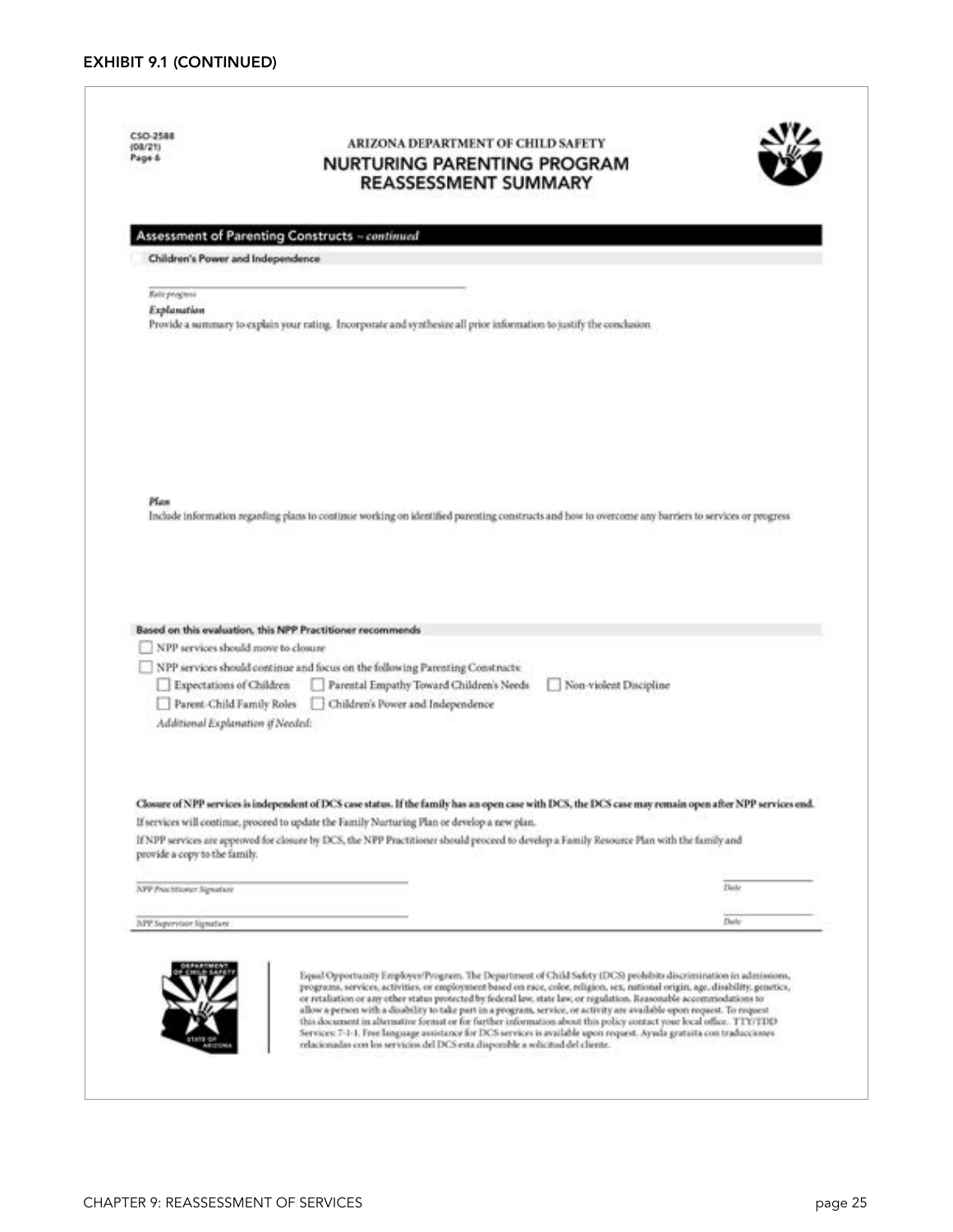<span id="page-28-0"></span>CSO-2571  $(09/21)$ 



#### ARIZONA DEPARTMENT OF CHILD SAFETY GOAL PROGRESS AND CLOSURE CLASSIFICATIONS FAMILY CONNECTIONS AND NURTURING PARENTING PROGRAM

When closing FC services with a family, the FCC must assess all progress and behavior changes to identify an overall level of achievement. This includes results of the CA-Self Interview (section 1 of the EOC), progress towards UBSMART goals (section 2 of the EOC), activities towards goals and outcomes (section 3 of the EOC), changes in risk and safety (section 4 of the EOC), and the sufficiency of change (section 5 of the EOC).

When closing NPP services with a family, the NPP Practitioner must assess all progress and behavior changes to identify an overall level of achievement, utilizing Outcome Evaluation Methods. This includes the results of The Adult-Adolescent Parenting Inventory (AAPI-2), The Parenting Attitudes About Raising Teens Inventory (PARTI), Nurturing Skills Competency Scale, (NSCS), Session Evaluation Forms, the Family Nurturing Plan, Home Practice Check-Ins and Family Logs.

#### **Goal Progress Classifications**

When evaluating change regarding the UBSMART goals for Family Connections (section 2 of the EOC document), and/or utilizing Outcome Evaluation methods for Nurturing Parenting Program, there are five levels of progress:

- 1. Change achieved/UBSMART goal achieved
- 2. Substantial change has occurred
- 3. Some change has occurred
- 4. Minimal or no change has occurred
- 5. Risk or safety issue worsening

#### Change/UBSMART Goal Achieved:

The caregiver is in the maintenance stage of behavior change related to the goal. This is evidenced by the caregiver consistently demonstrating and sustaining behavior identified by the goal.

Some examples may include but are not limited to:

- · The caregiver is open about the value of the changed behavior, the need for the changed behavior, and the circumstances that required the changed behavior.
- · The caregiver prefers the changed behavior over previous ways of behaving
- · There is evidence of secondary gains such as changes in life circumstances, changes in child behavior, changes in relationships, and so on.

#### Substantial Change:

The caregiver is in the action stage of behavior change related to the goal. The caregiver repeatedly demonstrates the behavior identified by the goal.

Some examples may include but are not limited to:

- · The caregiver is actively participating in planned services.
- · The caregiver is committed to addressing what must change.
- · The caregiver has made great strides towards reaching the goal but has not yet achieved it fully.

#### Some Changer

The caregiver is in the preparation stage of change related to the goal and is beginning to demonstrate the behavior identified by the goal.

Some examples may include but are not limited to:

- · The caregiver is taking small steps towards making the needed changes.
- · The caregiver has begun to engage in services.
- · The caregiver acknowledges the changes will be beneficial.

#### Minimal/No Change:

The caregiver is in the pre-contemplation or contemplation stage of change related to the goal. The caregiver has not demonstrated the behavior identified by the goal.

Some examples may include but are not limited ta:

- · The caregiver is contemplating the need to change and/or is open to discussing issues.
- · The caregiver maintains there is not a problem that needs to be addressed.
- · The caregiver avoids contact with FC/NPP and/or treatment service providers or interaction is characteristically passive aggressive or "fake cooperation."

#### Risk/Safety Issue Worsening:

The caregiver is not demonstrating the behavior identified by the goal and the problematic behavior is worsening.

Some examples may include but are not limited to:

- · The caregiver refuses contact with FC/NPP and/or service providers.
- · The caregiver's risky/unsafe behavior is escalating.
- · Protective factors are diminishing rather than improving.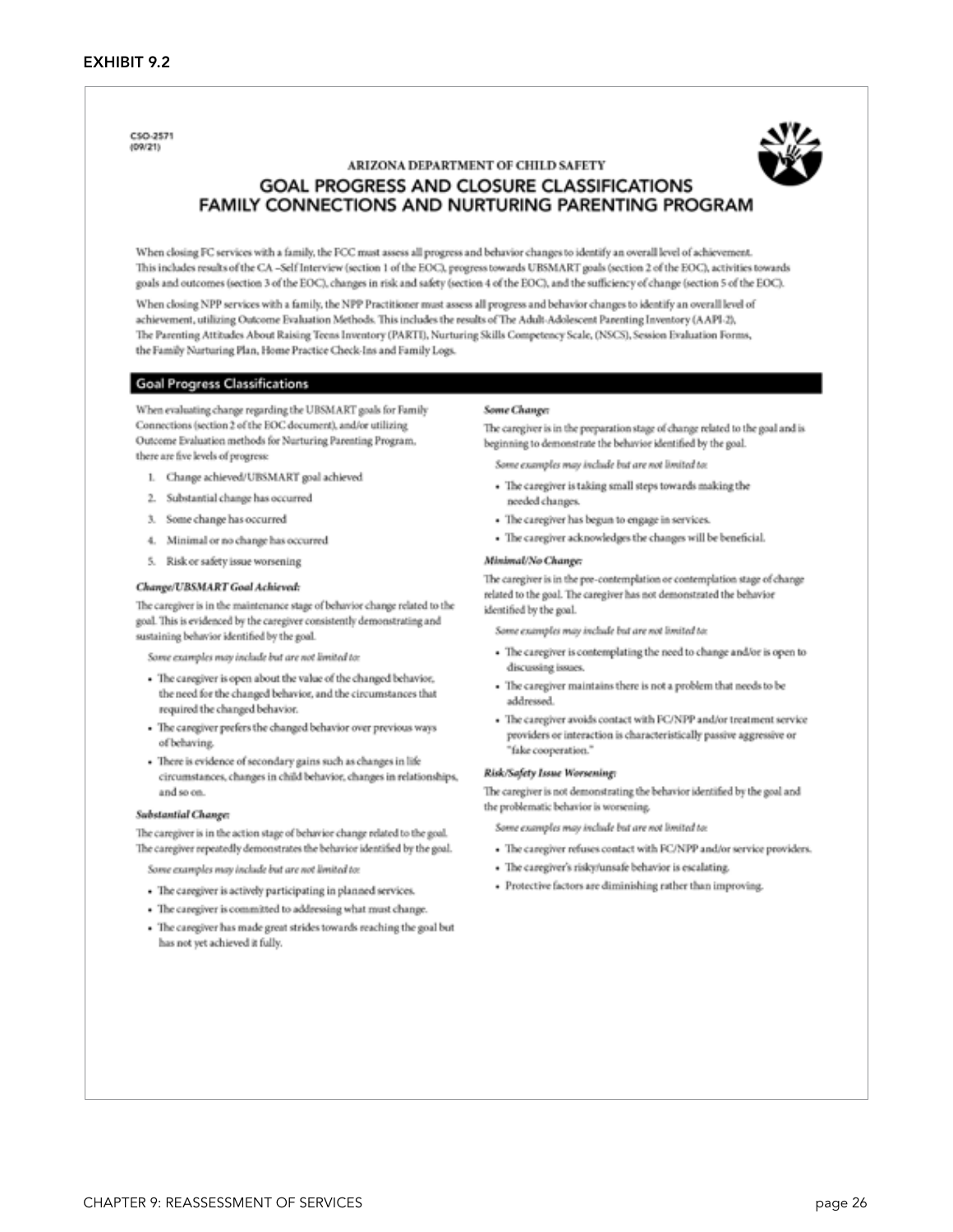# <span id="page-29-0"></span>CHAPTER 10: SERVICE CLOSURE

The NPP Practitioner shall facilitate the service closure process within ten (10) business days of service request end date.

The NPP Practitioner shall meet with the family and review the family's overall progress throughout the NPP program, noting family accomplishments and strengths, and ongoing needs to continue to be addressed through community services and supports. The NPP Practitioner shall review the DCS Aftercare Plan (CSO-1349A) and assess if there are any additions or revisions that need to be made to support the family following service closure.

The NPP Practitioner shall begin the service closure process when one of the following closure reasons has been identified:

- Services Completed
- No Contact
- Declined Services
- Disengagement from Services
- Moved Outside of Geographic Service Area
- No Longer Eligible
- Unable to Participate

A complete list of definitions for each closure reason can be found in Exhibit 10.2.

A family may disengage or request to withdraw from NPP services at any point that the family is receiving services. If the family withdraws or disengages, the NPP Practitioner shall attempt to speak with the family to understand the family's reasons for discontinued participation and attempt to re-engage the family in the NP program.

#### SERVICE CLOSURE SUMMARY

Upon determination that the NPP program will not continue based on one or more of the identified closure reasons listed above, the NPP Practitioner shall complete the NPP Service Closure Summary (see Exhibit 10.1). The NPP Practitioner shall complete the Service Closure Summary for all families who are referred for the NPP program, regardless of the closure reason.

The NPP Practitioner shall include the following information within the Service Closure Summary:

- outreach attempts;
- closure classification;
- summary of the family circumstances and history related to FC referral and current DCS involvement;
- children living in household;
- last home visit with the family;
- reason for service closure;
- status of safety and risk to children; and
- Family Resource Plan

#### ADDITIONAL INFORMATION:

A Family Satisfaction Survey link is provided by ADCS, for parents to rate the Practitioner. This link can be used as many times as needed. The link should be provided by either the NPP Practitioner or the NPP Supervisor at Mid-Point and at service closure. If parents cannot access the link from their own personal device, the Practitioner/Supervisor should request that they fill it out during the last meeting with the family. For assistance with accessing or using the link, the Practitioner/Supervisor should reach out to the NPP Service Coordinator.

The NPP Practitioner shall review the DCS Aftercare Plan (CSO-1349A) and assess if there are any additions or revisions that need to be made to support the family following service closure.

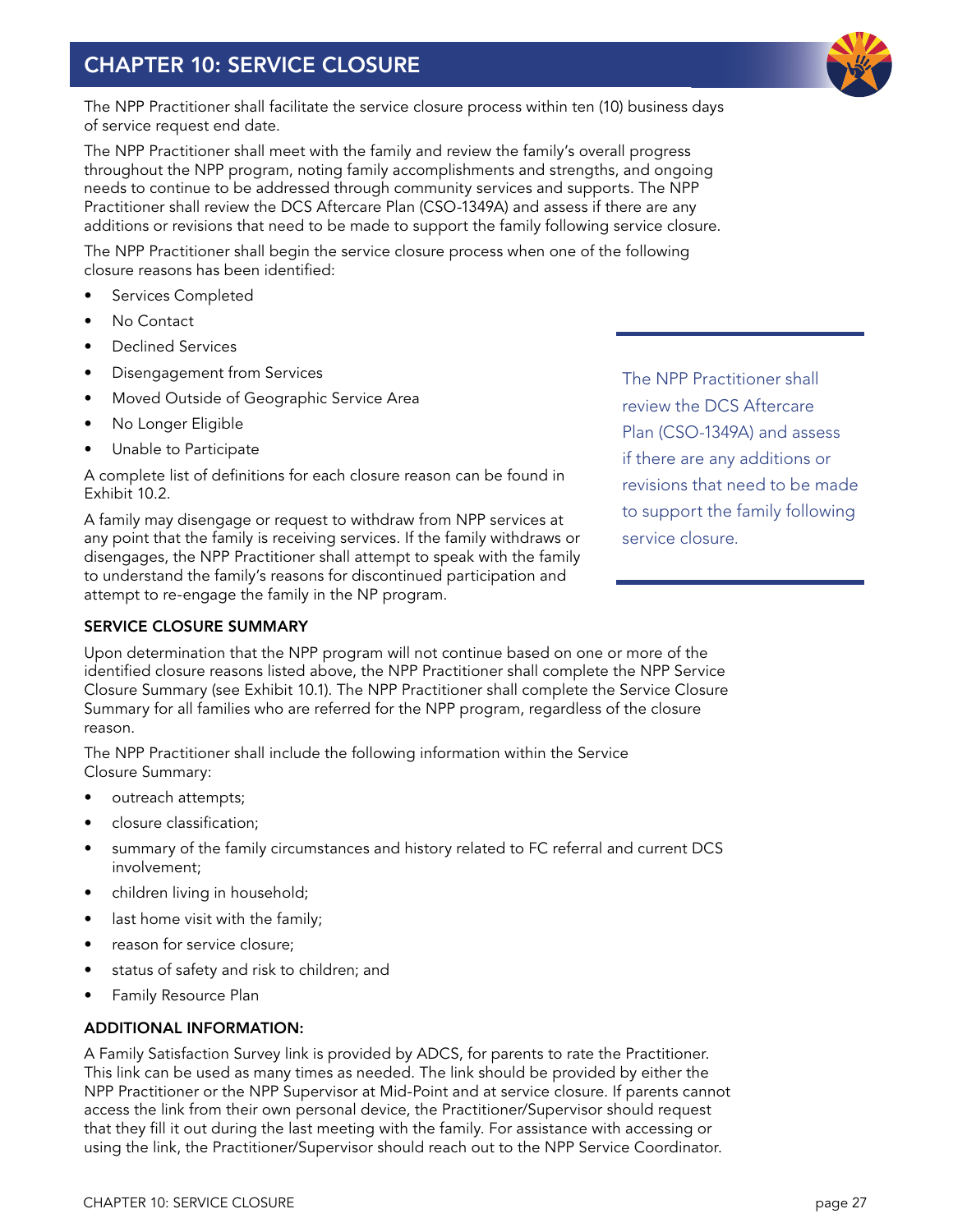<span id="page-30-0"></span>

|                           | NURTURING PARENTING PROGRAM<br>SERVICE CLOSURE SUMMARY                                                                                                                    |  |
|---------------------------|---------------------------------------------------------------------------------------------------------------------------------------------------------------------------|--|
|                           | Dete                                                                                                                                                                      |  |
| <b>Family Information</b> |                                                                                                                                                                           |  |
| <b>Case Person</b>        | Person ID                                                                                                                                                                 |  |
| Agency Name               | <b>NPP Practitioner</b><br>Phone                                                                                                                                          |  |
| Date of Service Request   | <b>Date of Service Closure</b><br>Date of Final Home Visit with Family<br><b>Date of FNP</b>                                                                              |  |
| <b>Section A</b>          |                                                                                                                                                                           |  |
|                           | This section is to be completed only when the NPP Practitioner has conducted all required initial outreach activities and was unable to locate                            |  |
| the parent/caregiver(s)   | First In-Person Initial Outreach Attempt (within two (2) business day of referral receipt)                                                                                |  |
|                           | <b>Outcome:</b>                                                                                                                                                           |  |
| Date                      |                                                                                                                                                                           |  |
| Time                      |                                                                                                                                                                           |  |
|                           |                                                                                                                                                                           |  |
|                           |                                                                                                                                                                           |  |
|                           | Additional Initial Outreach Attempts (telephone call, in-person outreach and contact letter over five (5) business days or until an appointment is scheduled)<br>Outcomer |  |
| Date                      |                                                                                                                                                                           |  |
| Time                      |                                                                                                                                                                           |  |
|                           |                                                                                                                                                                           |  |
|                           |                                                                                                                                                                           |  |
| Date                      | Outcome:                                                                                                                                                                  |  |
|                           |                                                                                                                                                                           |  |
| Time                      |                                                                                                                                                                           |  |
|                           |                                                                                                                                                                           |  |
|                           | <b>Outcome:</b>                                                                                                                                                           |  |
| Date                      |                                                                                                                                                                           |  |
| Time                      |                                                                                                                                                                           |  |
|                           |                                                                                                                                                                           |  |
|                           |                                                                                                                                                                           |  |
|                           | Outcomer                                                                                                                                                                  |  |
| Date                      |                                                                                                                                                                           |  |
| Time                      |                                                                                                                                                                           |  |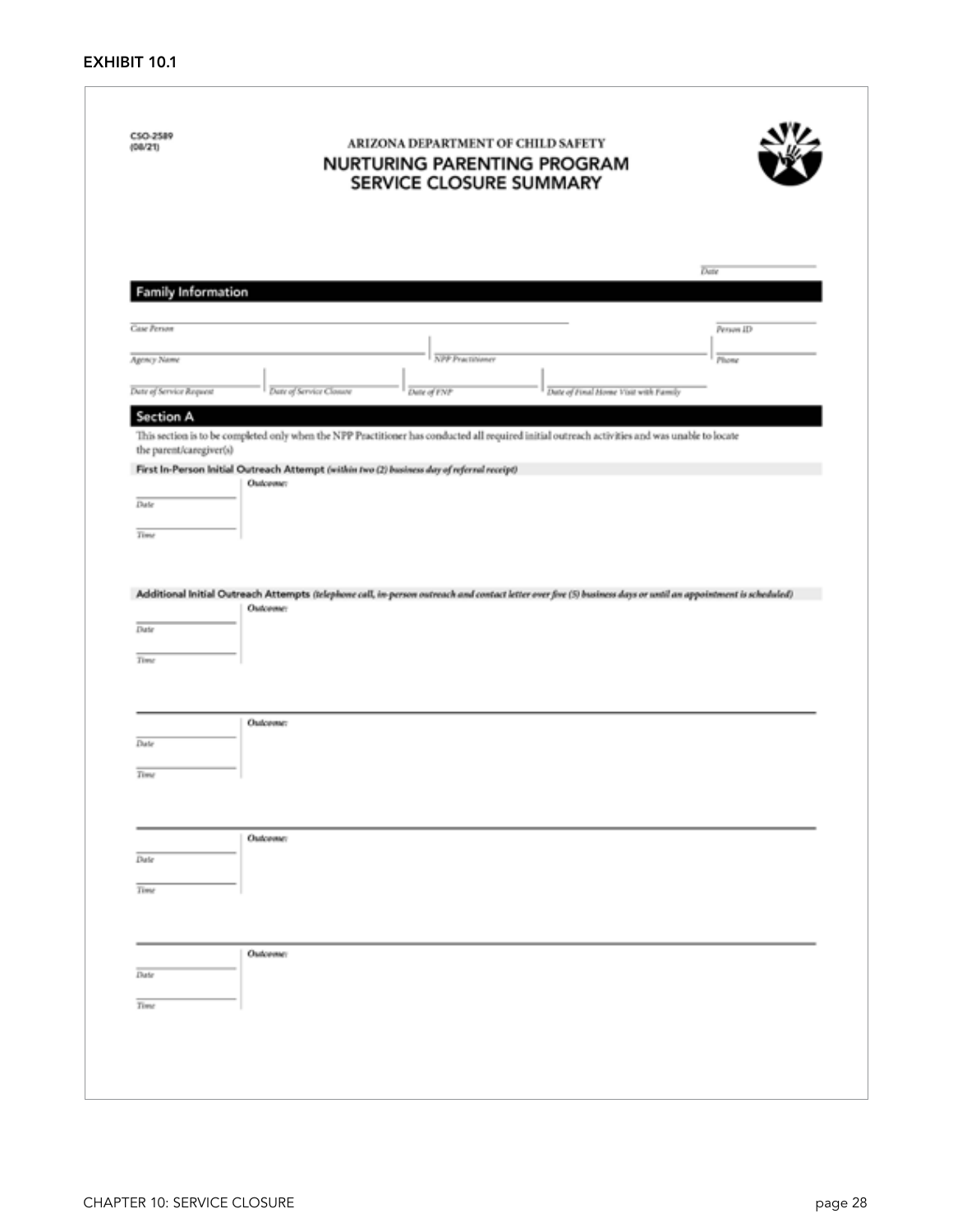<span id="page-31-0"></span>

| CSO-2589<br>(00/21) | ARIZONA DEPARTMENT OF CHILD SAFETY<br>NURTURING PARENTING PROGRAM<br>SERVICE CLOSURE SUMMARY |
|---------------------|----------------------------------------------------------------------------------------------|
| Section A           |                                                                                              |
| Date                | Outcome:                                                                                     |
|                     |                                                                                              |
| Time                |                                                                                              |
|                     | Outcome:                                                                                     |
| Date                |                                                                                              |
| Time                |                                                                                              |
|                     |                                                                                              |
| Date                | <b>Outcome:</b>                                                                              |
| Time                |                                                                                              |
|                     |                                                                                              |
|                     | Outcome:                                                                                     |
| Date                |                                                                                              |
| Time                |                                                                                              |
|                     |                                                                                              |
|                     | Outcome:                                                                                     |
| Date                |                                                                                              |
| Time                |                                                                                              |
|                     |                                                                                              |
|                     | <b>Outcome:</b>                                                                              |
| Date                |                                                                                              |
| Time                |                                                                                              |
|                     |                                                                                              |
|                     |                                                                                              |
|                     |                                                                                              |
|                     |                                                                                              |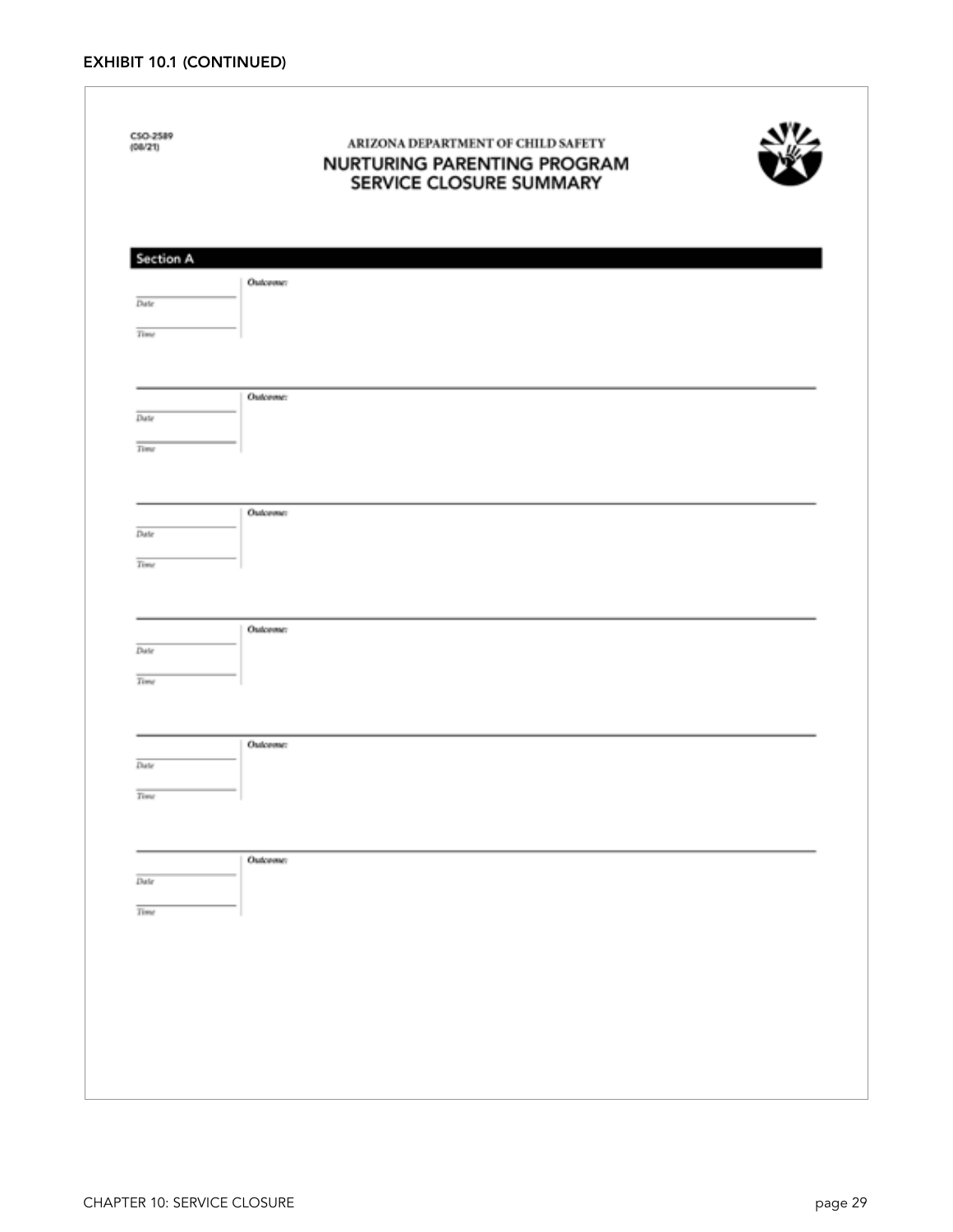<span id="page-32-0"></span>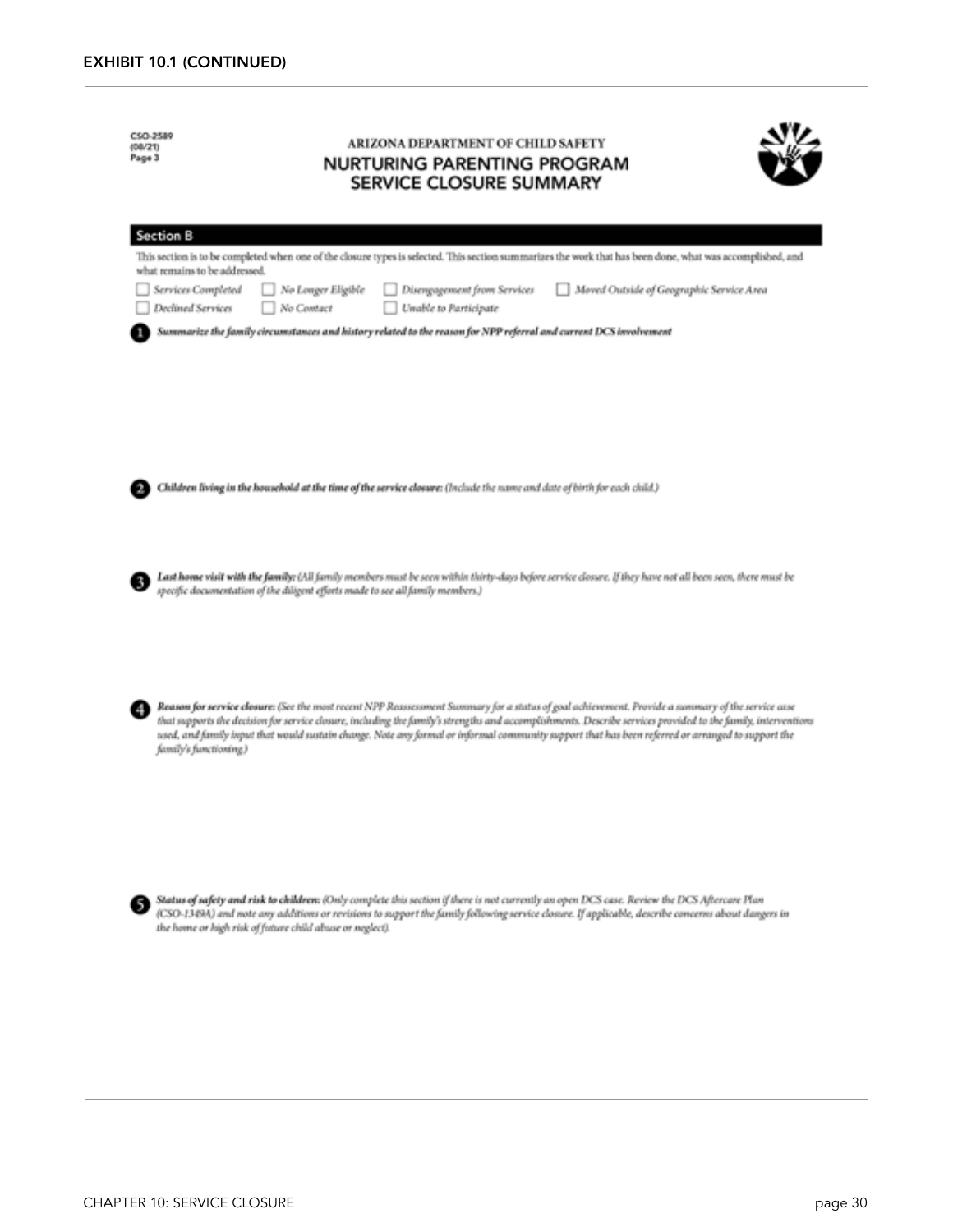<span id="page-33-0"></span>

| <b>Service Providers</b>             |                                   |              |      |
|--------------------------------------|-----------------------------------|--------------|------|
|                                      |                                   |              |      |
| Name                                 | Phone                             | Email        |      |
| <b>Name</b>                          | Plume                             | Email        |      |
| Name                                 | Phone                             | Email        |      |
| <b>Ongoing Supports and Services</b> |                                   |              |      |
| Name                                 | $\overline{p_{\text{hour}}}$      | <b>Email</b> |      |
| Name                                 | Phone                             | Email        |      |
|                                      |                                   |              |      |
| Name                                 | Please                            | Email        |      |
| <b>Natural Supports</b>              |                                   |              |      |
| Name                                 | Phone                             | Email        |      |
| $\overline{N_{d,NN}}$                | <b>Phone</b>                      | <b>Email</b> |      |
| Name                                 | Please                            | Email        |      |
| Signatures                           | <b>NPP Practitioner Signature</b> |              | Dute |
| NPP Practitioner Name                |                                   |              |      |
| NPP Supervisor Name                  |                                   |              | Date |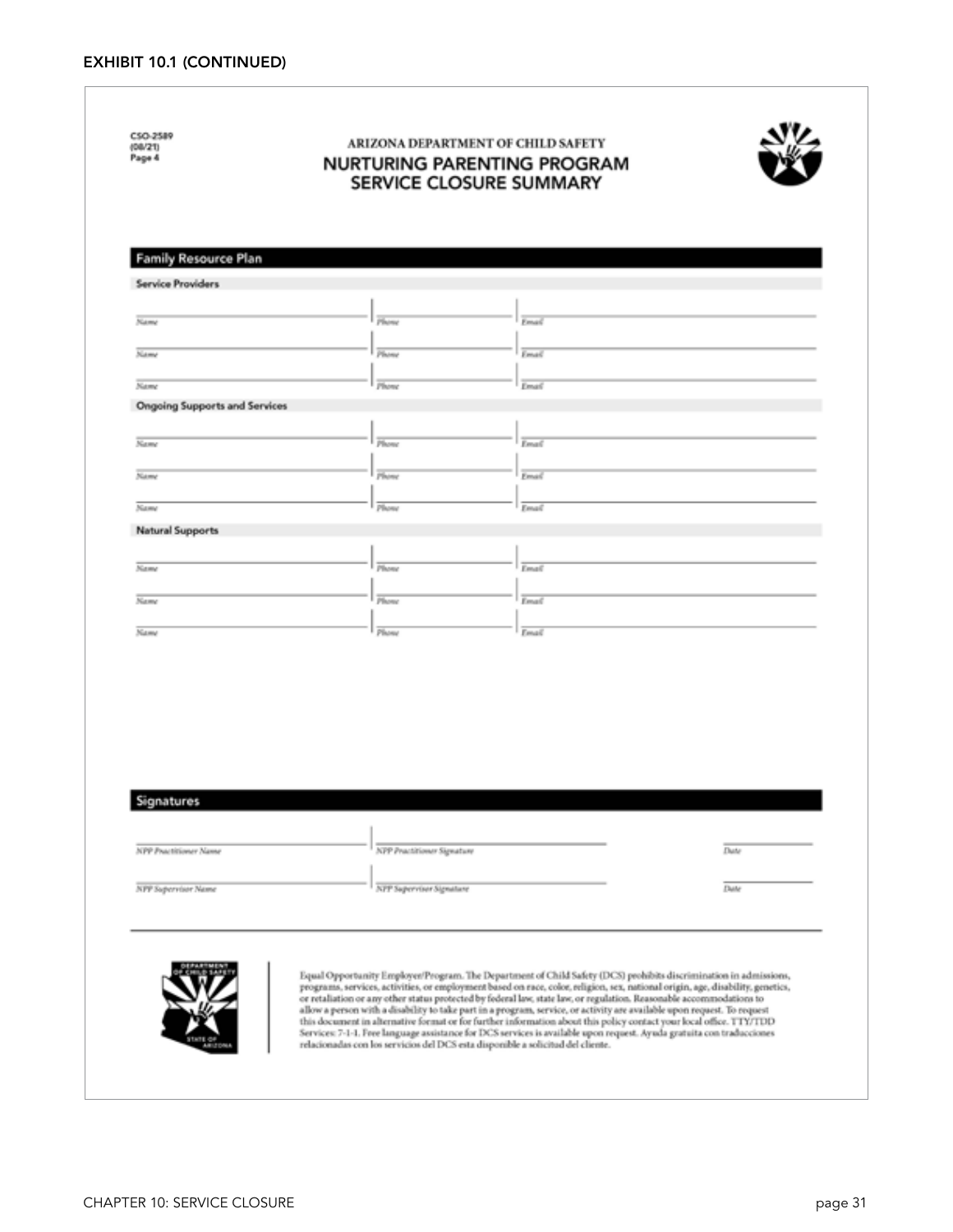<span id="page-34-0"></span>CSO-2571 (09/21) Page 2

#### ARIZONA DEPARTMENT OF CHILD SAFETY **GOAL PROGRESS AND CLOSURE CLASSIFICATIONS** FAMILY CONNECTIONS AND NURTURING PARENTING PROGRAM

#### **Service Closure Classifications**

When closing FC or NPP services with a family, the FCC or NPP Practitioner must identify the closure reason. Only one closure reason will be identified for a family. The types of closures are as follows:

#### Services Completed:

- · The family met all FC/NPP outcomes and goals/constructs.
- · All identified behavioral changes are achieved
- Caregiver Protective Capacities/Protective Factors are enhanced.
- Risk/Safety issues are rectified.

#### No Contact:

- · The FCC/NPP Practitioner had no communication with the family, including in-person, phone or email; or
- · The family could not be located.

#### **Declined Services:**

- · The FCC/NPP Practitioner conducted all required initial outreach and engagement activities, but the parent(s)/caregiver(s) declined participation in FC/NPP services; or
- · The family declined FC services prior to completing the initial CA-Self Interview, or
- The family declined NPP services prior to completing the Family Nurturing Plan.

#### Disengagement from Services:

- The family disengaged from FC services following completion of the initial CA-Self Interview but prior to completion of the CFA and FC service plan; or
- The family disengaged from FC services following completion of the FC service plan, but prior to the reassessment CA-Self Interview and EOC; or
- · The family disengaged from NPP services following completion of the Family Nurturing Plan; or
- The family is no longer attending appointments and no longer actively engaging in FC/NPP services, despite concerted efforts by the FCC/NPP Practitioner to engage or re-engage the parents

#### Moved Outside of Geographic Service Area:

- · The family has re-located more than 50 miles outside of the original geographic service area (county line); and
- · The Provider is no longer willing to provide service.

#### No Longer Eligible:

- There is no parenting time occurring between the child and parent;
- · The family's needs can be met with community resources.

#### Unable to Participate:

- · The parent(s)/caregiver(s) will no longer benefit from FC/NPP services (e.g, cognitively delayed parent who has not made any improvement and no further intervention options are feasible); or
- · The parent(s)/caregiver(s) will be detained or incarcerated for more than 30 days or
- · The parent(s)/caregiver(s) is unable to participate (e.g. active psychosis, physical illness requiring hospitalization or residential care, pervasive substance use impacting reality orientation)



Equal Opportunity Employer/Program. The Department of Child Safety (DCS) prohibits discrimination in admissions, programs, services, activities, or employment based on race, color, religion, sex, national origin, age, disability, genetics,<br>or retaliation or any other status protected by federal law, state law, or regulation. Reasonab allow a person with a disability to take part in a program, service, or activity are available upon request. To reques this document in alternative format or for further information about this policy contact your local office. TTY/TDD Services: 7-1-1. Free language assistance for DCS services is available upon request. Ayuda gratuita con traducciones<br>relacionadas con los servicios del DCS esta disponible a solicitud del cliente.

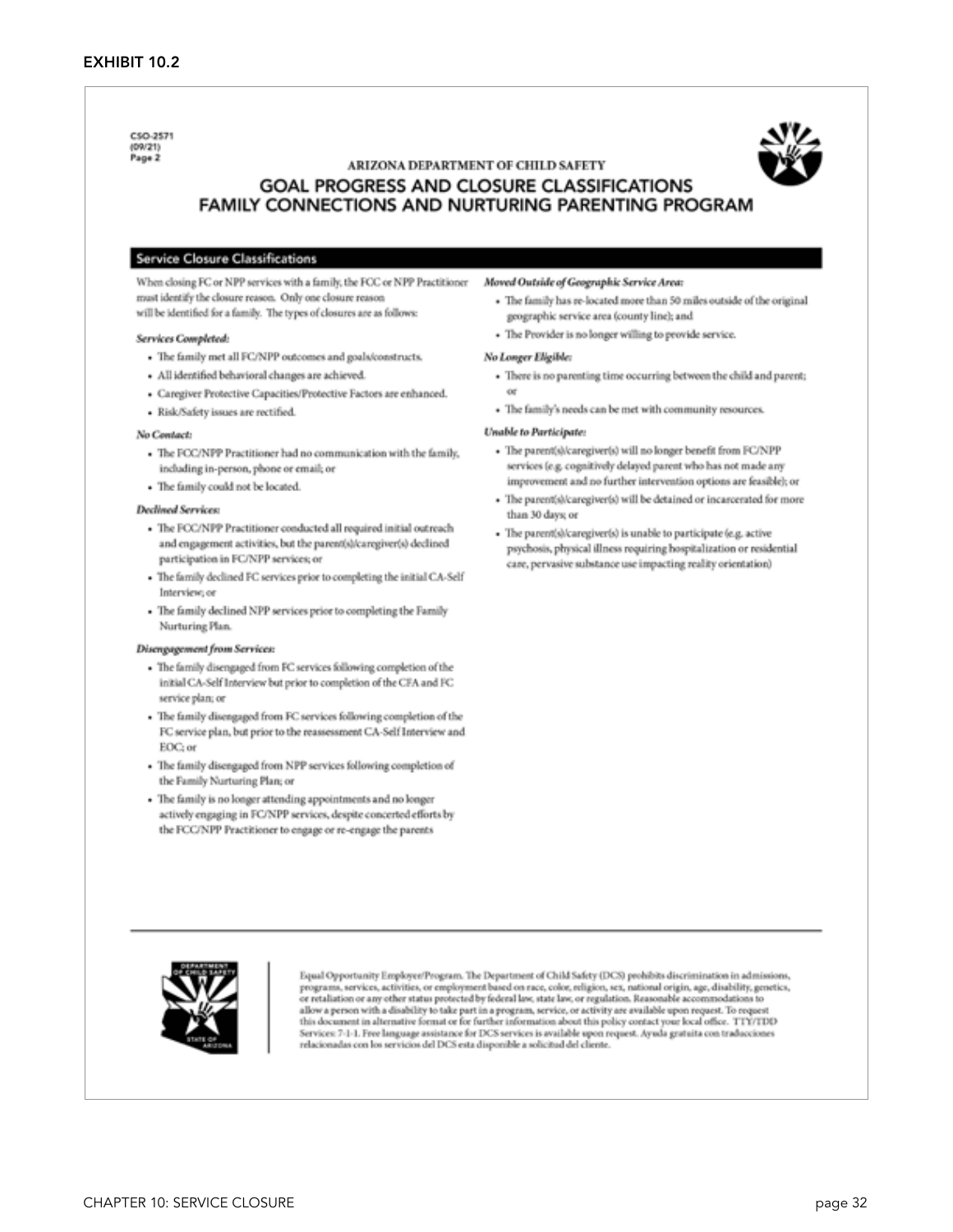#### <span id="page-35-0"></span>STAFF QUALIFICATIONS:

NPP services are provided by a Nurturing Parenting Program Practitioner who is an associates level professional with an associates degree in a human services related field, or a minimum of two years' related human services work experience.

NPP services are supervised by a Nurturing Parenting Program Supervisor who is a bachelor's level professional with a bachelor's degree in a human services related field with a minimum of one year of human services related work experience.

#### INITIAL TRAINING:

All NPP Practitioners and Supervisors shall attend and participate in a three (3) day in-person Nurturing Parenting Program training, and additional two (2) or three (3) days of training for Specialty Programs, facilitated by an instructor certified through the Family Development Resource Center (FDRC).

#### ONGOING TRAINING:

All NPP Practitioners and Supervisors shall attend and participate in a one (1) day virtual Nurturing Parenting Program refresher training facilitated by an instructor certified through the Family Development Resource Center (FDRC). This refresher course shall be completed annually by contract year.

All NPP Practitioners providing direct services to families shall participate in a minimum of fifteen (15) hours of competency based training annually by contract year. Approved training topics include, but are not limited to:

- a) NPP annual refresher training
- b) Family Connections Program essential components, related social work theories, family engagement skills, standardized assessment tools, and change-focused interventions
- c) Cultural competency
- d) Motivational interviewing
- e) Knowledge of, and ability to connect clients with community resources
- f) The DCS safety assessment model, including caregiver protective capacities
- g) The protective factors framework
- h) Substance use and the effect on parent protective capacities and child development
- i) Intimate partner violence, domestic violence, family violence, and the effects on child development
- (j) Self-harm and suicide risk assessment

The training transcript of an NPP Practitioner or NPP Supervisor shall be obtained and applied when determining whether the practitioner's training requirements have been met during previous employment. All transcripts and/or certifications must be in both employer's (previous and current) personnel files for audit purposes.

#### PROVIDER MEETINGS:

NPP supervisors and managers shall participate in provider network meetings at a frequency determined by DCS, not to exceed bi-monthly (every two weeks). DCS will co-chair the meetings with a representative of the contracted provider agencies. Provider network meetings will provide the opportunity for all parties to problem solve, collaborate, and increase practice proficiency. Provider network meeting agendas may include, but are not limited to, review and discussion of NPP program fidelity and outcome data, barriers and facilitators to service delivery, program essential components, related social work theories, family engagement skills, standardized assessment tools, change-focused interventions, and case studies.

CHAPTER 11: STAFF DEVELOPMENT **page 33** 

All NPP Practitioners providing direct services to families shall participate in a minimum of fifteen (15) hours of competency based training annually by contract year.